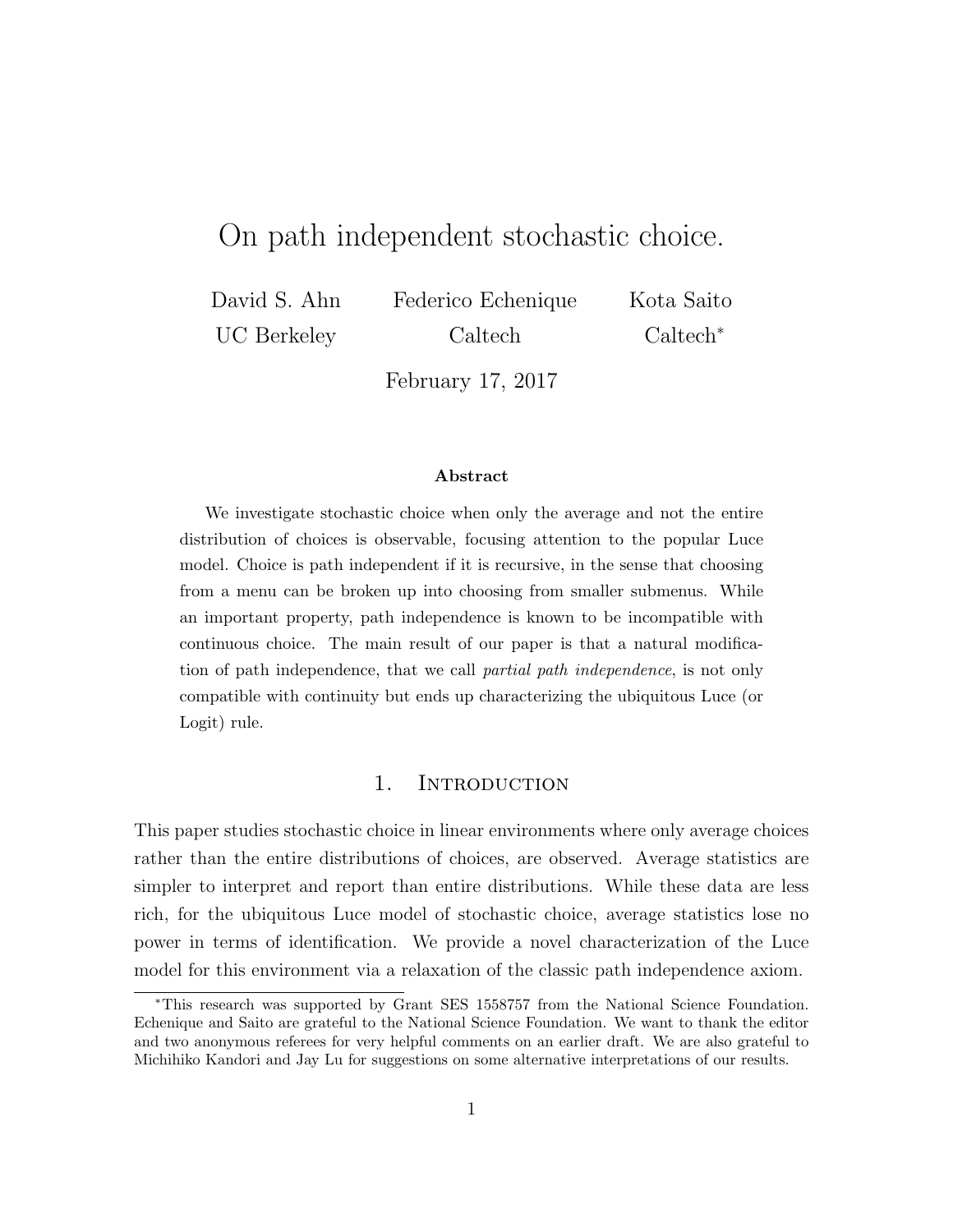Studying average choice has several compelling motivations. Most salient is that average or aggregate statistics of choices are more parsimonious than a description of the entire distribution. For example, a restaurant that lists  $n$  different items on its menu effectively offers  $2<sup>n</sup>$  different possible meals that depend on which items are ordered. Then a random choice must track how many diners purchase each different package of items; describing the entire distribution over meals requires  $2<sup>n</sup>$  – 1 numbers. On the other hand, tracking an average by recording the proportion of diners that order each item has a dimensionality of  $n<sup>1</sup>$ . Average choices provide the corollary benefits of simplicity, such as ease of intuition and visualization. Average statistics are also easier to collect and report than entire distributions when observations accrue over time. Consider the contrast between tracking an individual's monthly investment decisions over a lifetime of employment and tracking her total portfolio at retirement.

Of course, this simplicity comes with possible disadvantages since the average disregards potentially important information regarding the distribution of choices. In the restaurant example, seeing the proportion of diners ordering each item ignores possible correlations across items. However, in this paper we focus on the Luce rule, and show that the implied Luce weights maintain the same canonical level of uniqueness with only average choice data that they enjoy with information about the full distribution. Therefore, our exercise illuminates a novel methodological advantage of the Luce formula, namely that higher-order moments of the choice distribution are gratuitous for identifying its parameters. That is, while the benefits of restricting attention to average choice data are general, these benefits come with no loss of information when specialized to the Luce model. This is a consequence of Luce's sharp functional form: the weights of all objects can be uniquely identified by observing the average choice from doubletons, since the location of the average along the segment joining the two choices uniquely identifies the ratio of their Luce weights.

Beyond identification, we further contribute to the understanding of the Luce model by providing a full characterization for average choice data. Our main condition relaxes the classic path independence condition made famous by Plott (1973). Plott's condition requires that choices from large menus can be recursively computed by considering the subchoices from submenus, and then choosing from those subchoices. More precisely, if x is chosen from submenu A and y is chosen from submenu B, then

<sup>1</sup>We thank the co-editor Rani Spiegler for suggesting this example.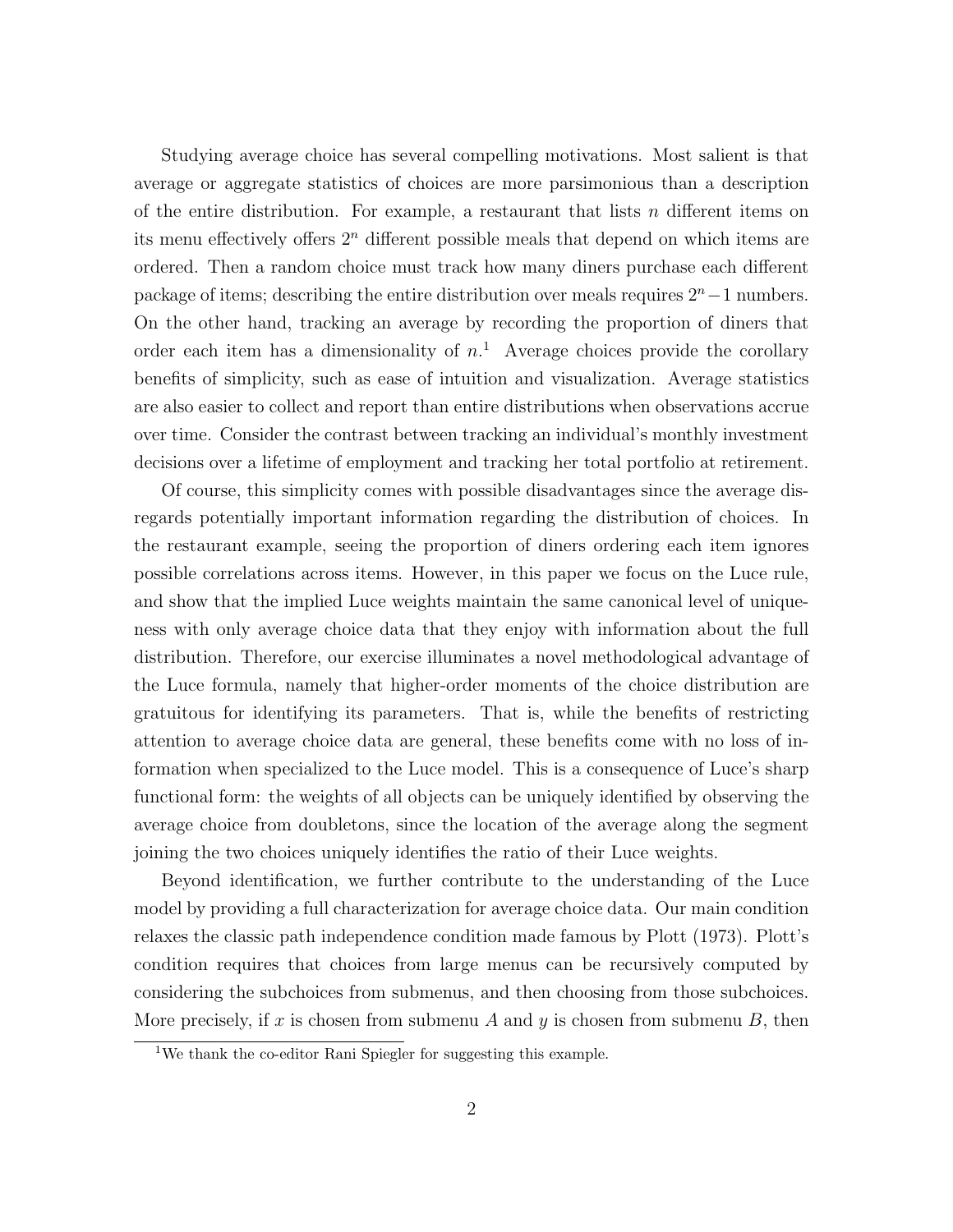whichever is chosen from the pair  $\{x, y\}$  is also chosen from the combined menu  $A\cup B$ . Path independence allows the decomposition of a large choice problem into smaller subproblems without affecting the final selection.

Our generalization, which we call partial path independence, only requires that if x is chosen from A and y is chosen from B, then the choice from  $A \cup B$  is a convex combination—in other words, a lottery—of x and y. The important departure from Plott path independence is that the weights on x and y can depend on the sets A and B from which they were chosen. In other words, we allow for some degree of path dependence. To satisfy Plott path independence, the average choice from  $A \cup B$  must be equal to the average choice from  $A \cup B'$  for any other set B' that also yields y as its average choice. This is inconsistent with the Luce formula because if  $B'$  has many more elements it will carry more weight than  $B$  when combined with  $A$ .

The resulting equivalence of our relaxed form of path independence to the Luce model is technically interesting in view of two earlier theoretical literatures. The first is a set of impossibility theorems for path independence. Although it is a well-known necessary condition for rational deterministic choice, Kalai and Megiddo (1980) and Machina and Parks (1981) showed that classic path independence has pathological implications for average stochastic choice: *path independence cannot be satisfied by any* continuous model of stochastic choice. In contrast, we demonstrate that an intuitive relaxation of path independence is not only compatible with continuous stochastic choice, but ends up characterizing the ubiquitous Luce model.

Average choice and its linear structure also yield additional interpretations for path independence that are absent in the general case. One prominent new interpretation is in terms of prior selection. An agent faces a set of possible priors (probability distributions) over states of the world, and must choose one prior. There are many models of multiple priors and many theories of which prior gets selected, but these are usually guided by some consequentialist principle. For example, a prior may be chosen because it is pessimistic. Path independence can be understood as a recursive, or consistent, guide to choosing a prior: choices from larger sets  $A \cup B$  are derived from the choices one would make from smaller sets. This imposes a consistency on choices as one goes from smaller to larger sets. The negative results of Kalai-Megiddo and Machina-Parks mean that continuity cannot be reconciled with such consistency or recursivity. In contrast, our result says that if one allows for the selections from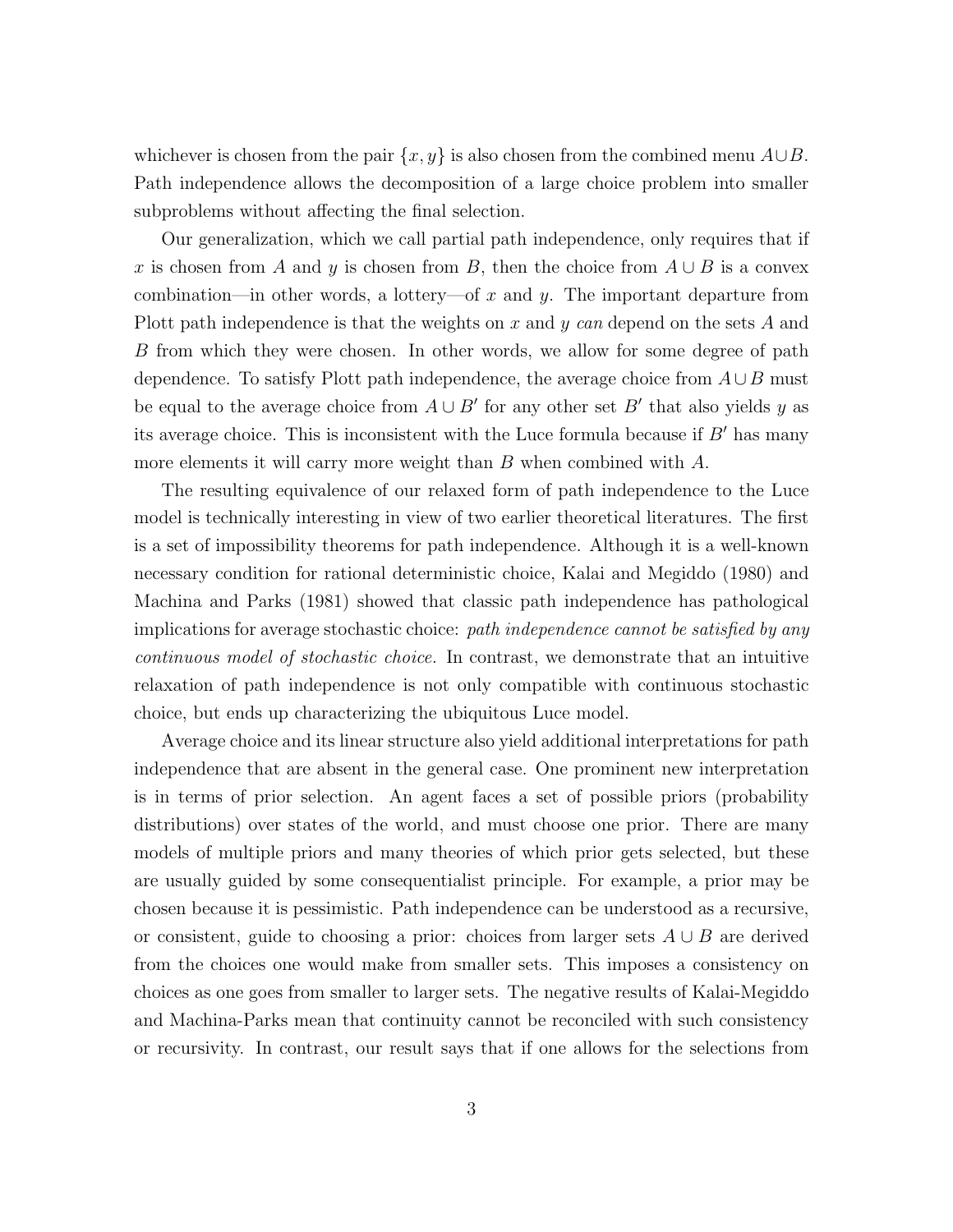$A \cup B$  to depend on the level of ambient uncertainty when a prior from A and B were selected, as reflected in the priors in the sets  $A$  or  $B$ , then this impossibility is avoided. In fact, the Luce model emerges as the only prior selection rule that is both continuous and partially path independent.

The second connected literature is the axiomatic theory of the Luce rule. By exploiting the convexity of linear spaces, our characterization departs from the standard understanding of the Luce model, which is well-known to be equivalent to independence of irrelevant alternatives (IIA). When the Luce model is generalized or altered to accommodate alternative patterns of choice, IIA is almost always implicated. Our characterization exposes new and interesting features of the Luce model, in particular its exact connection to a classic axiom for deterministic choice. The relaxation of path independence illuminates the importance of convexity in decompositions for the Luce model. Aside from being necessary for the Luce model, IIA and our path independence condition do not share any immediate resemblance. In Section 4.1) we discuss the relation between IIA and our path independence axioms more carefully. Specifically, we explain why our main result cannot be proven by simply showing that our path independence implies IIA.

We hope that our axiomatization allows for subsequent generalizations of the Luce model that relax path independence rather than IIA. As an immediate illustration of the usefulness of using average choice, we sharpen the model and provide, to our knowledge, the first axiomatization of the linear Luce model. It is difficult to overstate the importance of Luce model or its equivalent formulation as the Logit model of discrete choice in applications. Logit is the workhorse specification of demand in most structural models of markets and a standard part of graduate econometric training. But in nearly all these applications, the utility function is specified to be linear in attributes. Despite their prevalence, the full empirical content of linear Logit models was previously unknown. For example, in his influential paper justifying the Logit model for empirical estimation, McFadden (1974) offered linearity as an axiom (Mc-Fadden's Axiom 4) rather than deriving linearity as a necessary implication of more basic conditions phrased on choice data. We show that an average choice version of the von Neumann–Morgenstern independence axiom ensures that the Luce utility function is ordinally equivalent to a linear function.

Finally, aside from providing novel theoretical foundations, our associated modifi-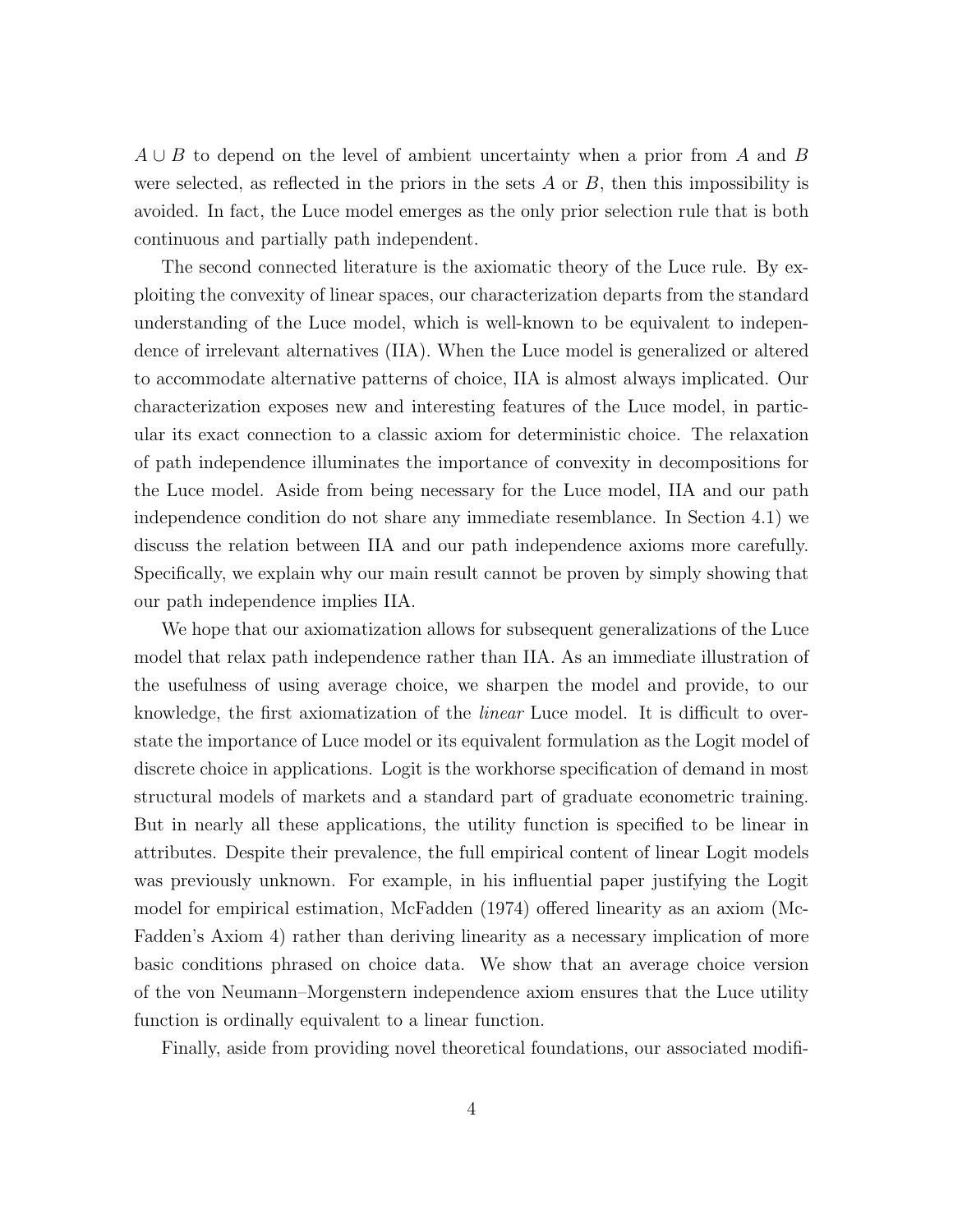cation of path independence is practically useful as it is statistically very well-behaved, and better suited than IIA for an empirical assessment of Luce's model, benefits that flow naturally from the reduced complexity and dimensionality of average choice as a primitive. In particular, the IIA axiom is more cumbersome and more volatile than partial path independence because testing IIA requires estimating the ratios of relative choice probabilities. These ratios are statistically more complicated objects than the average. With small samples, they are difficult to estimate robustly. Even with large samples, estimates of these ratios can have an arbitrarily large variance. We discuss these issues in detail in Section 4.4, where we demonstrate formally the improved behavior of the average.

The empirical difficulty in testing the IIA axiom is not a new observation. In fact, Luce (1959) already understood the complications of testing IIA when he introduced the condition. Using calculations similar to ours in Section 4.4, Luce concludes that a reliable test of IIA would require large datasets with several thousands of observations. The tests are therefore impracticable for most experimental designs.<sup>2</sup> Our axiomatization for average choice is much better behaved because averages can be estimated more efficiently than ratios of probabilities.

We close the introduction by discussing some related papers. Although the primitives of the their model are very different, Billot et al. (2005) use an axiom with a similar syntax to our partial path independence. They take as primitives an arbitrary set C of cases and a finite set  $\Omega$  of states of the world. They characterize a function p mapping sequences in C to beliefs over  $\Omega$ . Their *concatenation* axiom says that the beliefs induced by the concatenation of two databases must lie in the line segment connecting the beliefs induced by each database separately. This is analogous to partial path independence.

The environments and interpretations of the axioms are obviously different. Moreover, there are clear mathematical differences between their concatenation and our partial path independence. The concatenation axiom is "stronger" in their application because it applies to databases even when they share common cases. Concatenation is different from set union because it "counts" multiple copies of the same item. On the other hand, our partial path independence does not double count sets with multiple

<sup>2</sup>Luce suggested using psychophysical experiments to obtain the kinds of sample sizes needed to test IIA.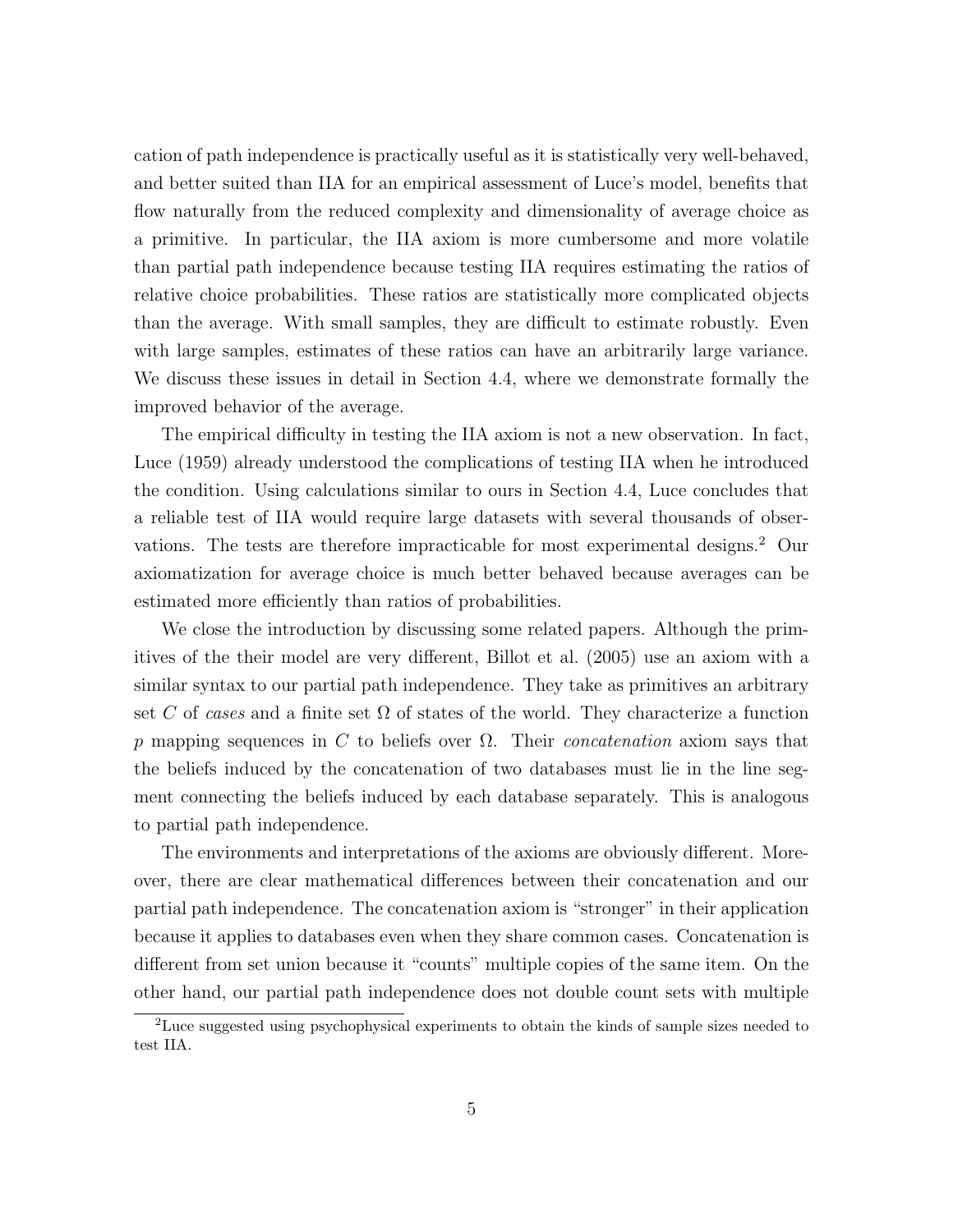copies of the same element. This difference plays a crucial role in the proof of Billot et al.  $(2005)$ . It allows Billot et al.  $(2005)$  to extend the domain of p to rationalcoordinate vectors by considering duplication of the same dataset, which is the first step of their proof and crucial for the subsequent analysis<sup>3</sup>. The analysis in their proof is not possible when considering our domain because our primitive considers sets and does not distinguish duplicates, as opposed to the lists of their domain.<sup>4</sup>

Several recent papers in economic theory have proposed generalizations of the Luce model, but in the classic environment of full random choice rather than our average choice setting. Gul et al. (2014) recently proposed an extension of the Luce model to address well-known difficulties of the Luce model that arise when objects have common attributes. Dogan and Yildiz (2016) also propose an extension of the Luce model. They offer their main axiom, which they call Stochastic Path Independence, as an analog of path independence for standard random choice environments with information about the full distribution, as opposed to the average choice settings studied in this paper an in the original papers by Kalai and Megiddo (1980) and Machina and Parks (1981). While both are inspired by path independence, we see no substantive connection our condition and theirs; for example their condition is incompatible with continuity for random choice whereas we explicitly invoke continuity for average choice as an additional assumption.

Our results can be viewed as the selection of a representative element from a set of vectors. The representative being the average choice. There is an axiomatic literature in social choice in electing representatives (see Chambers (2008)), but to the best of our knowledge there are no closely connected results to ours. Perhaps the closest results are about choosing a representative prior in a Bayesian setting, see the discussion in Section 2.5. The work of Chambers and Hayashi (2010), who show that it is impossible to select a representative that is always consistent with Bayesian updating, is close in spirit to our discussion in 2.5.

<sup>&</sup>lt;sup>3</sup>See page 1131–1132 of Billot et al.  $(2005)$ 

<sup>4</sup>One may wonder that, although our partial path independence itself is "weaker" than the concatenation axiom by itself, it may be "equivalent" to the concatenation axiom when assuming our accompanying ancillary axioms. This is not true because our representation does not satisfy a stronger version of partial path independence which allows that the two sets contain the same elements.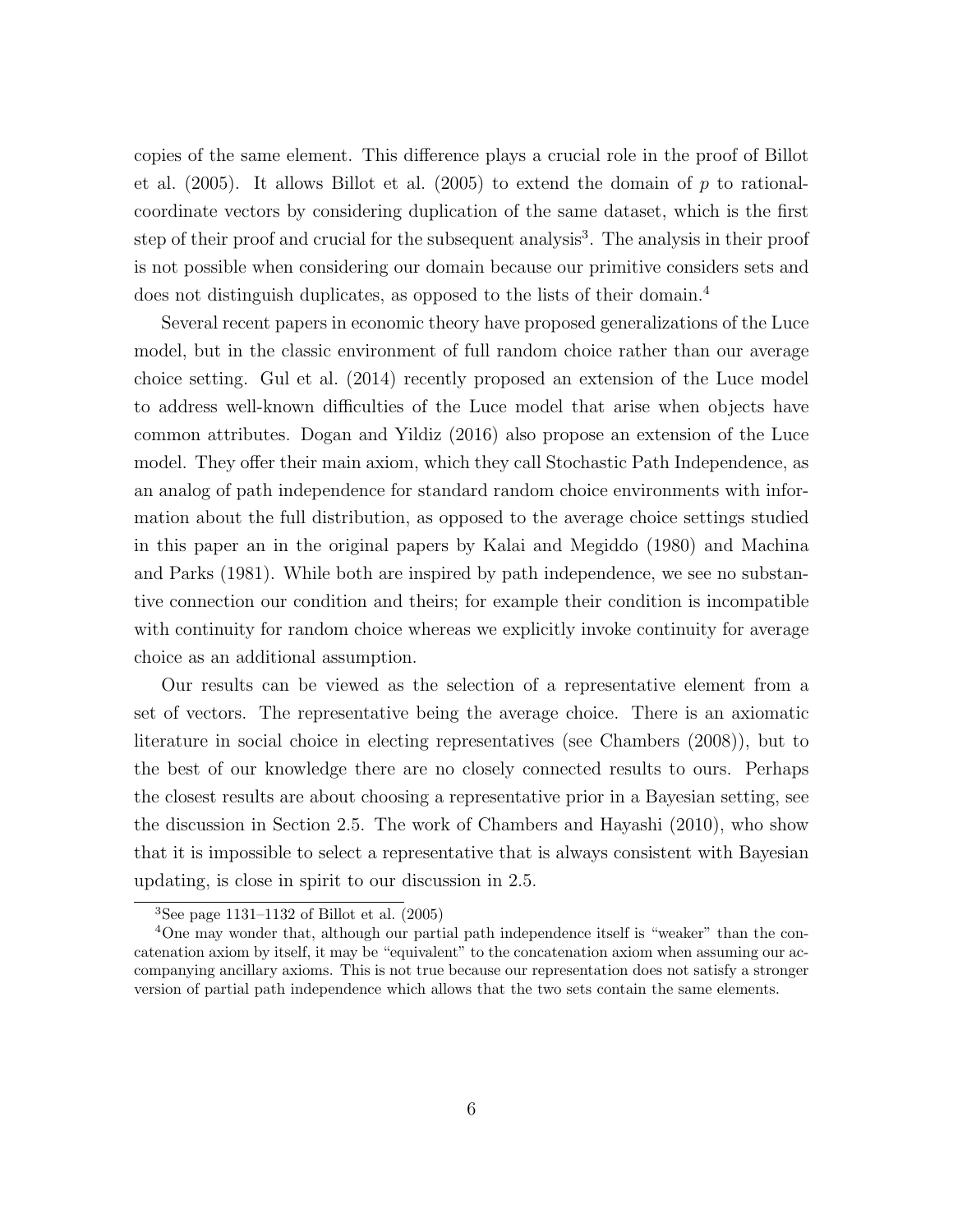## 2. Average choice and the Luce model

## 2.1. Notation

We begin by formally describing our model. Definitions of standard mathematical terms are in Section 5.1 of the Appendix.

If  $A \subseteq \mathbb{R}^n$ , then convA denotes the the set of all convex combinations of elements in A, termed the *convex hull* of A. Let  $conv^0A$  denote the relative interior of convA.

A preference relation is a weak order; that is, a complete and transitive binary relation.

A function  $f: Y \to \mathbf{R}_{+}$  is a *finite support probability measure* on Y if there is a finite subset  $A \subseteq Y$  such that  $\sum_{x \in A} f(x) = 1$  and  $f(x) = 0$  for  $x \notin A$ . In this case, we say that the set A is a *support* for  $f$ . When Y is a finite set, we use the term *lottery* to refer to a probability measure with finite support. Let  $\Delta(Y)$  denote the set of all lotteries; and for  $A \subset Y$ , let  $\Delta(A)$  denote the set of lotteries whose supports are contained in A.

#### 2.2. Primitives

Let X be a compact and convex subset of  $\mathbb{R}^n$  with  $n \geq 2$ . Without loss of generality, assume X is of full dimensionality n. An important special case is when X is a set of probability measures over a finite set. For example, if we let P be a finite set of *prizes* and  $X = \Delta(P)$  be the set of all lotteries over P parameterized as a subset of  $\mathbb{R}^n$  with  $n = |P| - 1$ , yielding the setting of Gul and Pesendorfer (2006). Or we can let S be a finite set of *states of the world*, and  $X = \Delta(S)$  be the set of beliefs over S. The latter is the setting of Section 2.5.

Let A denote the family of all finite subsets of  $X$ , with the interpretation that  $A \in \mathcal{A}$  is a menu of available options. An *average choice* is a function

$$
\rho^*: \mathcal{A} \to X
$$

such that  $\rho^*(A) \in \text{conv}(A)$  for all  $A \in \mathcal{A}$ . That is, an average choice takes a menu of options to a weighted average of those options, where weighted averages are represented as convex combinations of A.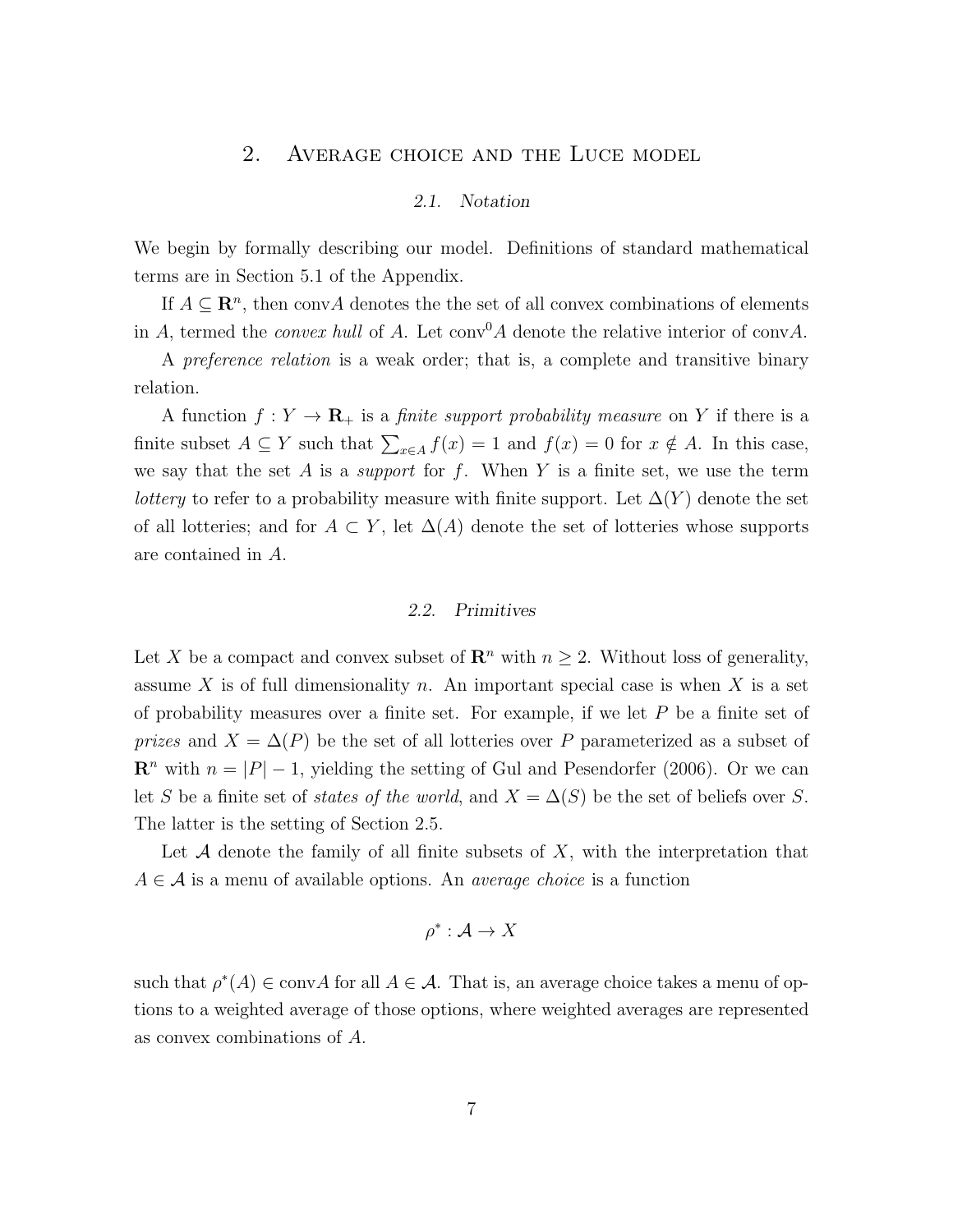#### 2.3. Luce model

The more standard model of random choice does not reduce distributions to their averages but records the shape of the entire choice distribution. A stochastic choice is a function

$$
\rho: \mathcal{A} \to \Delta(X)
$$

such that  $\rho(A) \in \Delta(A)$ .

A stochastic choice  $\rho : \mathcal{A} \to \Delta(X)$  is a *continuous Luce rule* if there is a continuous function  $u: X \to \mathbf{R}_{++}$  such that

$$
\rho(x, A) = \frac{u(x)}{\sum_{y \in A} u(y)}.\tag{1}
$$

Every stochastic choice  $\rho$  induces an average choice  $\rho^*$  in the obvious manner. The average choice  $\rho^*$  is *rationalized* by the stochastic choice  $\rho$  if

$$
\rho^*(A) = \sum_{x \in A} x \rho(x, A)
$$

for all  $A \in \mathcal{A}$ . An average choice  $\rho^*$  is *continuous Luce rationalizable* if there is a continuous Luce rule  $\rho$  that rationalizes  $\rho^*$ .

## 2.4. A characterization of average choices satisfying partial path independence, interiority, and continuity

Our main axiom modifies the path independence axiom proposed by Plott (1973). Plott's axiom imposes recursive structure on decomposed choice, in the sense that choice from  $A \cup B$  is obtained by choosing first from A and B separately, and then from a set consisting of the two chosen elements. The idea is that knowing the chosen elements from  $A$  and  $B$  is sufficient to predict the choice from their union. Plott originally intended his condition for abstract determinate choice. For the same average choice environment that we consider, Kalai and Megiddo (1980) and Machina and Parks (1981) argue that Plott's axiom is too strong. They show that Plott path independence leads to an impossibility result. Our result is that a natural modification of Plott's axiom avoids the negative implications of the original axiom and instead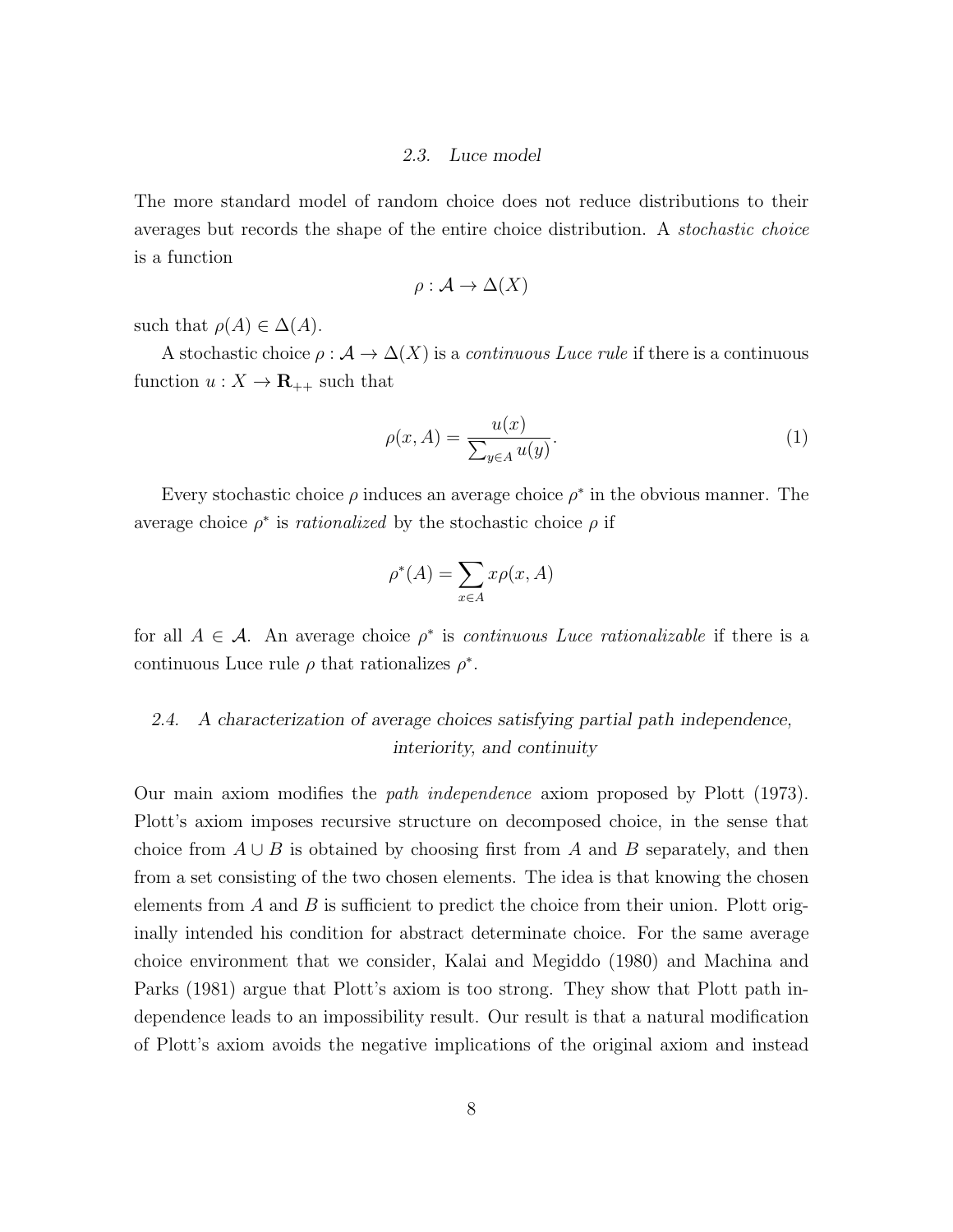provides an unanticipated characterization of Luce model. So while Luce models are inconsistent with Plott's version of path independence, they are completely characterized by our modification.

Our notion of path independence generalizes Plott's version of path independence. It asserts that the average choice from  $A \cup B$  is a convex combination of the average choice from A and the average choice from B. Formally, our axiom is:

Partial path independence: If  $A \cap B = \emptyset$ , then

$$
\rho^*(A \cup B) \in conv\{\rho^*(A), \rho^*(B)\}.
$$

As mentioned, the main relaxation of Plott's path independence is that the weights assigned to the choices  $\rho^*(A)$  and  $\rho^*(B)$  from the submenus can depend on the particular submenus from which they were chosen. More specifically, if  $\rho^*(A) = \rho^*(A')$ , Plott path independence would imply  $\rho^*(A \cup B) = \rho^*(A' \cup B)$ . However, in the Luce model, the weight of A or A' versus B will depend on the number of elements in A or  $A'$ , and on their utility values. For example, if  $u$  is a constant function, then the weight of  $\rho^*(A)$  and  $\rho^*(A')$  versus  $\rho^*(B)$  in  $\rho^*(A \cup B)$  and  $\rho^*(A' \cup B)$  will be proportional to the cardinalities of  $A$  and  $A'$ . We formally discuss the relationship between our version of path independence and Plott's original axiom in Section 4.2.

We argue that partial path independence has its own normative appeal, separately from its relationship to Plott's condition. One interpretation is that the choice from  $A \cup B$  must be a randomization of  $\rho^*(A)$  and  $\rho^*(B)$ . If we think of the agent's choice as a random variable X and a menu A as being the conditioning event  $X \in A$ , then the expected choice  $\rho^*(A)$  can be written as  $\mathbf{E}(X|X \in A)$  and path independence is analogous to the tower property of averages with respect to conditional averages:

$$
\mathbf{E}(X|X \in A \cup B) = \mathbf{E}(X|X \in A)\mathbf{Pr}(X \in A|X \in A \cup B) + \mathbf{E}(X|X \in B)\mathbf{Pr}(X \in A \cup B).
$$

In this interpretation, the weight on  $\rho^*(A)$  versus  $\rho^*(B)$  is determined exactly by the probability of the optimal element living in A versus living in B. The formula is directly satisfied by the Luce formula, where the probability of choosing an outcome in a menu is computed as the conditional probability of its Luce weight with respect to the summed Luce weights over the menu. Here, our axiom is about conditional expectations rather than conditional probabilities. Notice that other important rules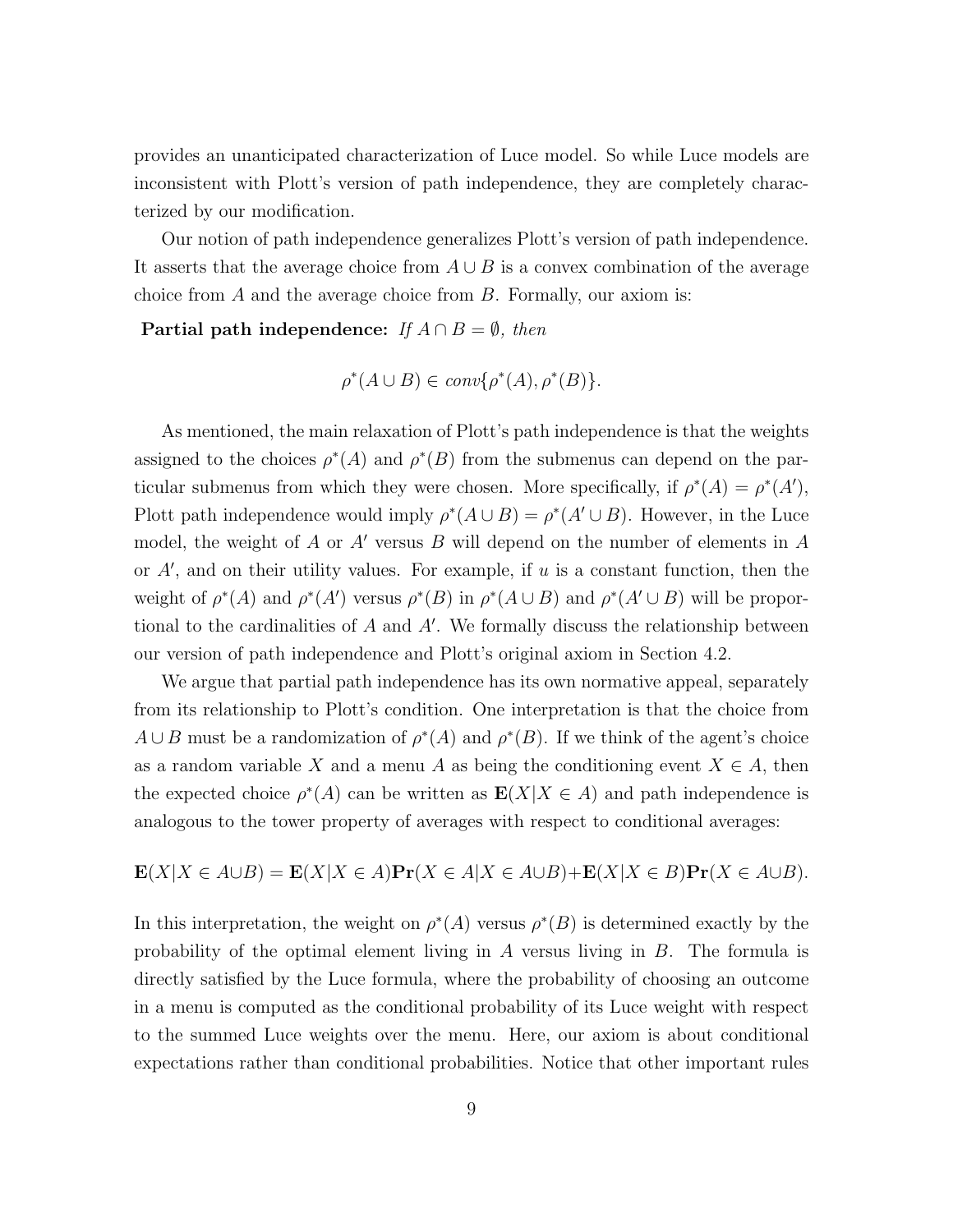with background randomness, such as the random expected utility representation of Gul and Pesendorfer (2006) or the more general family of random utility models, fail to satisfy partial path independence. This is because the "probability space" parameterized in these representations is not directly defined on the choice objects themselves, but rather on indirect artifacts like utility functions or strict orders.

Our second condition is analogous to the positivity axiom in Luce's characterization of his model. Luce positivity requires that all elements have strictly positive probability, that is,  $\rho(x, A) > 0$  whenever  $x \in A$ . In our model, the analogous requirement is that the average choice is in the strict interior of the convex hull of A since all elements have strictly positive weight in computing that average.

**Interiority:** For all  $A \in \mathcal{A}$ ,

 $\rho^*(A) \in conv^0 A$ 

Our final axiom imposes a limited version of continuity.

**Continuity:** Let  $x \notin A$ . For any sequence  $x_n$  in X, if  $x_n \to x$ , then

$$
\rho^*(A \cup \{x\}) = \lim_{n \to \infty} \rho^*(A \cup \{x_n\}).
$$

Continuity is a technical condition, but note that the stronger assumption that  $\rho^*$ is a continuous function of  $A$  is inconsistent with the Luce model because of the effects of nearby but identical objects. The nature of the discontinuity is closely related to the classic blue bus–red bus objections to IIA. We discuss these issues in Section 4.

Our main finding is that partial path independence, interiority, and continuity characterize the continuous Luce model.

Theorem 1. An average choice is continuous Luce rationalizable if and only if it satisfies partial path independence, interiority, and continuity.

We can gain some intuition for Theorem 1 from Figure 1. The central observation is that partial path independence pins down  $\rho^*(A)$  uniquely from the value of  $\rho^*(A')$ when  $A' \subsetneq A$ <sup>5</sup>. We construct a rationalizing Luce model from the average choice from sets of small cardinality, then use path independence to show that  $\rho^*$  must always coincide with the average choice generated from that Luce model.

<sup>&</sup>lt;sup>5</sup>See also the discussion in Section 4.1, where we compare path independence and Luce's IIA, and argue that we could not use IIA to the same effect as path independence.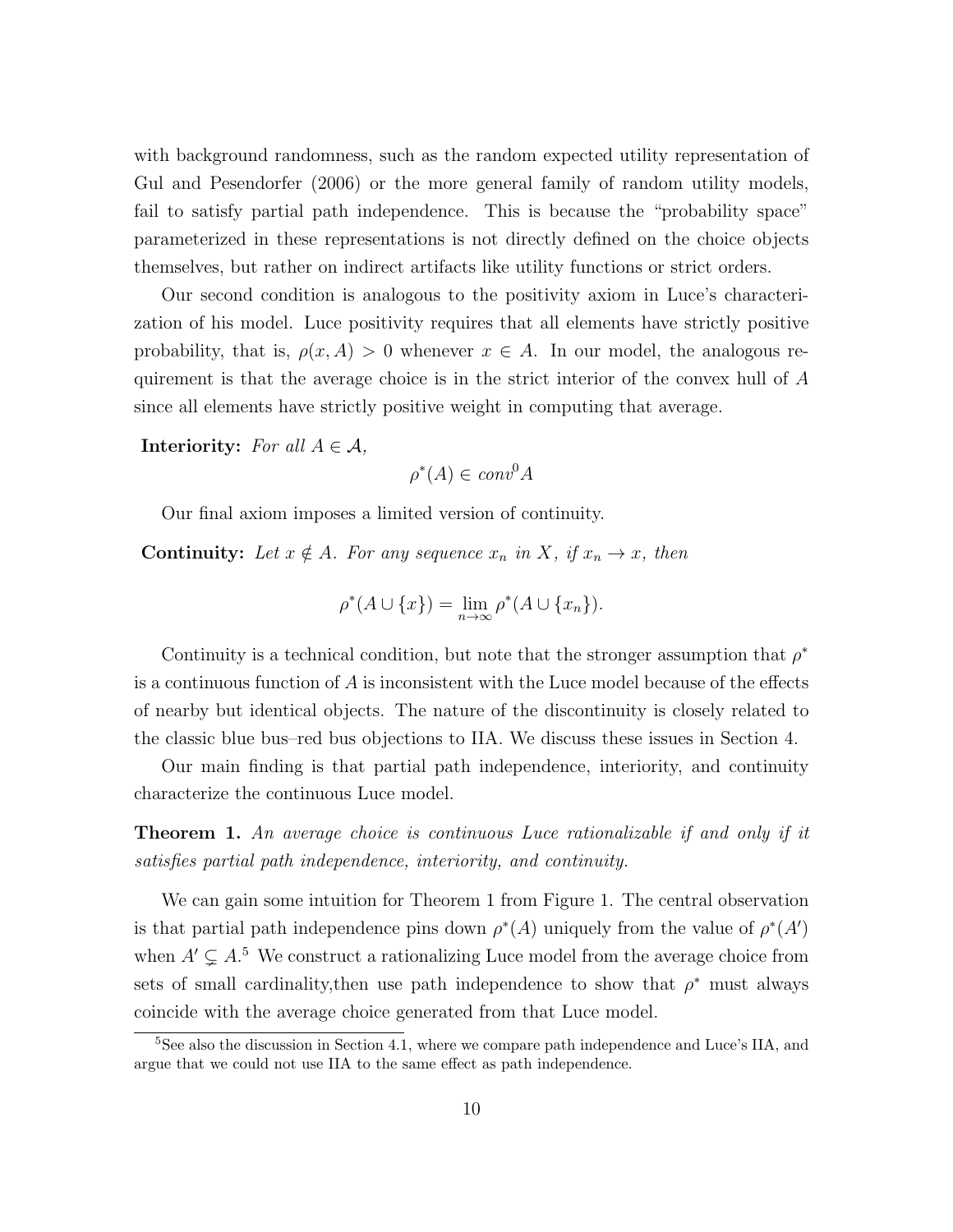

Figure 1: The set  $A = \{x, y, z, w, q, r\}$ :  $\rho^*(A)$  is determined from partial path independence,  $\rho^*(A \setminus \{x\})$ , and  $\rho^*(A \setminus \{y\})$ 

Figure 1 shows how  $\rho^*(A)$  is uniquely determined. The points x and y are extreme points of conv(A), where  $A = \{x, y, z, w, q, r\}$ . Partial path independence forces  $\rho^*(A)$ to simultaneously lie on the line segment joining x and  $\rho^*(A \setminus \{x\})$  and lie on the line segment joining y and  $\rho^*(A \setminus \{y\})$ . The main step in the proof (Lemma 6) establishes that, except for some "non-generic" sets A, the intersection of the line segments  $x \rho^*(A \setminus \{x\})$  and  $y \rightarrow \rho^*(A \setminus \{y\})$  is a singleton, that is,  $\rho^*(A)$  is uniquely identified from  $\rho^*(A \setminus \{x\})$  and  $\rho^*(A \setminus \{y\}).$ 

Figure 1 also illustrates why the line segments  $x \rightarrow p^*(A \setminus \{x\})$  and  $y \rightarrow p^*(A \setminus \{y\})$ have a singleton intersection. We choose x and y to lie on a proper face of conv $\overline{A}$ , so there is a hyperplane supporting  $\tilde{A}$  at that face. If there were two points in the intersection of  $x \rightarrow p^*(A \setminus \{x\})$  and  $y \rightarrow p^*(A \setminus \{y\})$ , then all four points  $x, p^*(A \setminus \{x\})$ , y and  $\rho^*(A \setminus \{y\})$  would lie in the same line. This implies that  $\rho^*(A \setminus \{x\})$  and  $\rho^*(A \setminus \{y\})$  lie on the hyperplane as well. But since these two average choices are in the relative interior of the respective sets, it implies that A also lies in the hyperplane. This qualifies when A is not "not generic:" this argument works whenever convA has a nonempty interior.

Finally, as mentioned in the Introduction, the Luce representation is uniquely identified from average choice, in exactly the same manner it is identified up to a scalar multiple when observing the richer domain of full random choice. When  $\rho^*$  is Luce rationalizable, and the Luce rule is defined by (1), then we say that the average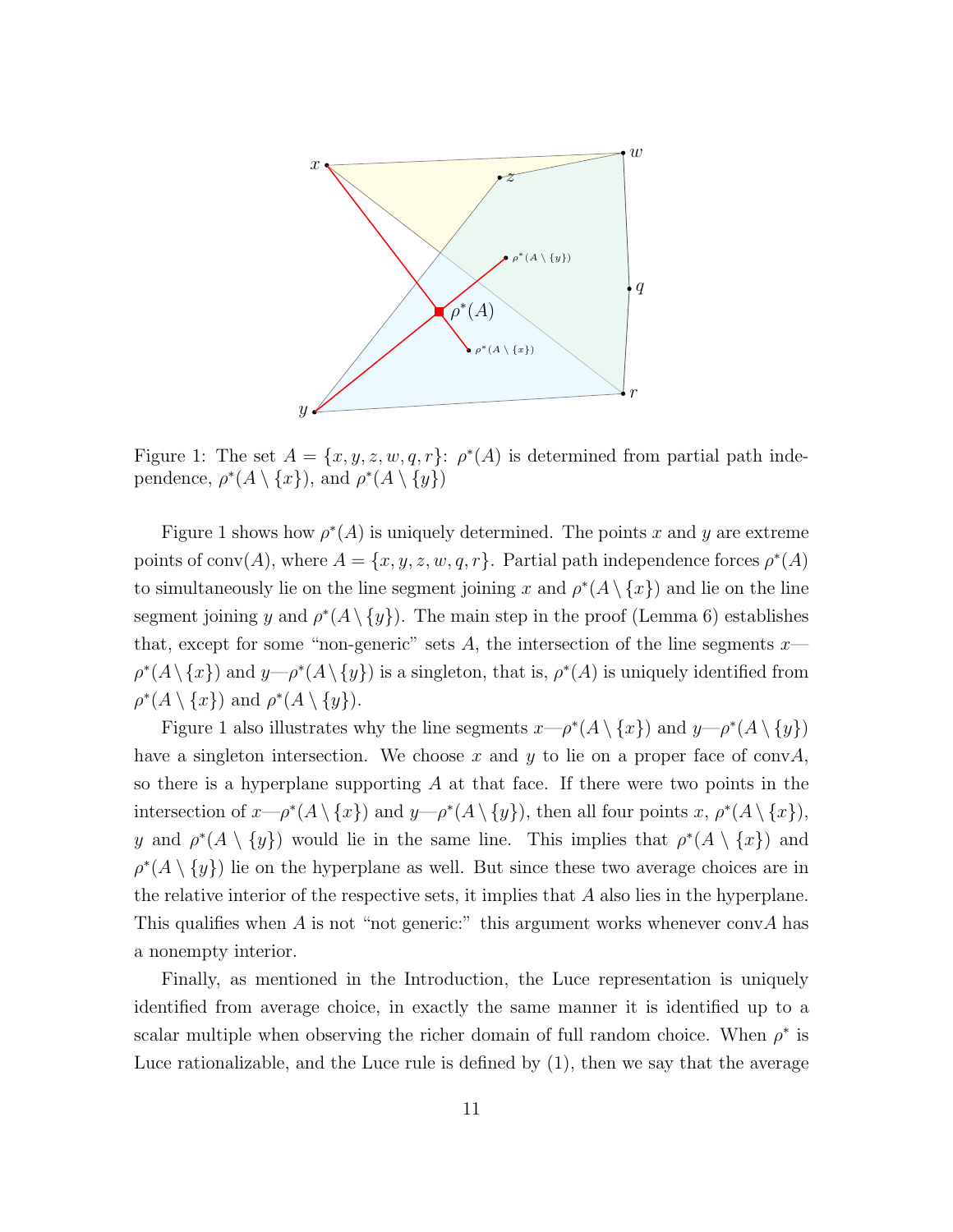choice function is continuous Luce rationalizable by u. The Luce model carries the same level of identification for its parameters with average choice that it enjoys with richer stochastic choices, that is, average choices provide sufficient data to pin down the Luce weights: If an average choice function is continuous Luce rationalizable by  $u \in \mathbb{R}_{++}^X$  and by  $v \in \mathbb{R}_{++}^X$ , then there exists a positive real number  $\alpha$  such that  $u = \alpha v^6$ 

### 2.5. On Bayesian updating and path independence

Up to now, we have interpreted our model as a reduction of stochastic choice. Here we consider a different interpretation: The elements of A are interpreted as (posterior) beliefs, and the randomization over the elements of a set  $A$  is viewed as a signal structure. In this re-interpretation of our model, partial path independence restricts two-stage signals in what we view as a normatively appealing way.<sup>7</sup>

Consider the following example. There are two states of the world: in state 1, the stock market goes up, and in state 2 it goes down. An agent will first receive information from one of two different news sources. The first source is cable TV, denoted by A. The second source is a newspaper, denoted by  $B$ . Source A may send a number of possible signals, each one resulting in a different posterior. Think of A then as a finite collection of vectors  $x \in \mathbb{R}^2$ , with  $x_s$  being the probability of state s in signal realization x. Associated to A is a probability distribution  $\rho(x, A)$  for  $x \in A$ . So  $\rho(x, A)$  is the probability of observing signal x when receiving news from source A. Similarly, if the agent gets to read newspaper  $B$ , then she may acquire one of a finite set of possible posteriors. We view  $B$  as the set of possible posteriors, and associate a probability  $\rho(x, B)$  with each  $x \in B$ .

Now, when the agent learns that she will receive news from source  $A$ , she will have beliefs  $\rho^*(A)$  about the different states of the world. Bayesian updating demands that  $\rho^*(A) = \sum_{x \in A} x \rho(x, A)$ ; in our language, that  $\rho^*(A)$  be the average choice from A. Indeed, Bayesian updating means that for each  $x \in A$ ,  $x_s = Pr(x|s)Pr(s)/Pr(x)$ ;

<sup>6</sup> In particular this means that if we strengthen Partial Path Independence axiom to require that if  $A \cap B = \emptyset$ , then  $\rho^*(A \cup B) = \frac{1}{2}\rho^*(A) + \frac{1}{2}\rho^*(B)$  we characterize the simple average. This is a well known result.

<sup>7</sup>We thank Michihiro Kandori and Jay Lu for comments leading to the discussion in this section. The interpretation discussed here is closer to the spirit of Billot et al. (2005), which we described in the introduction.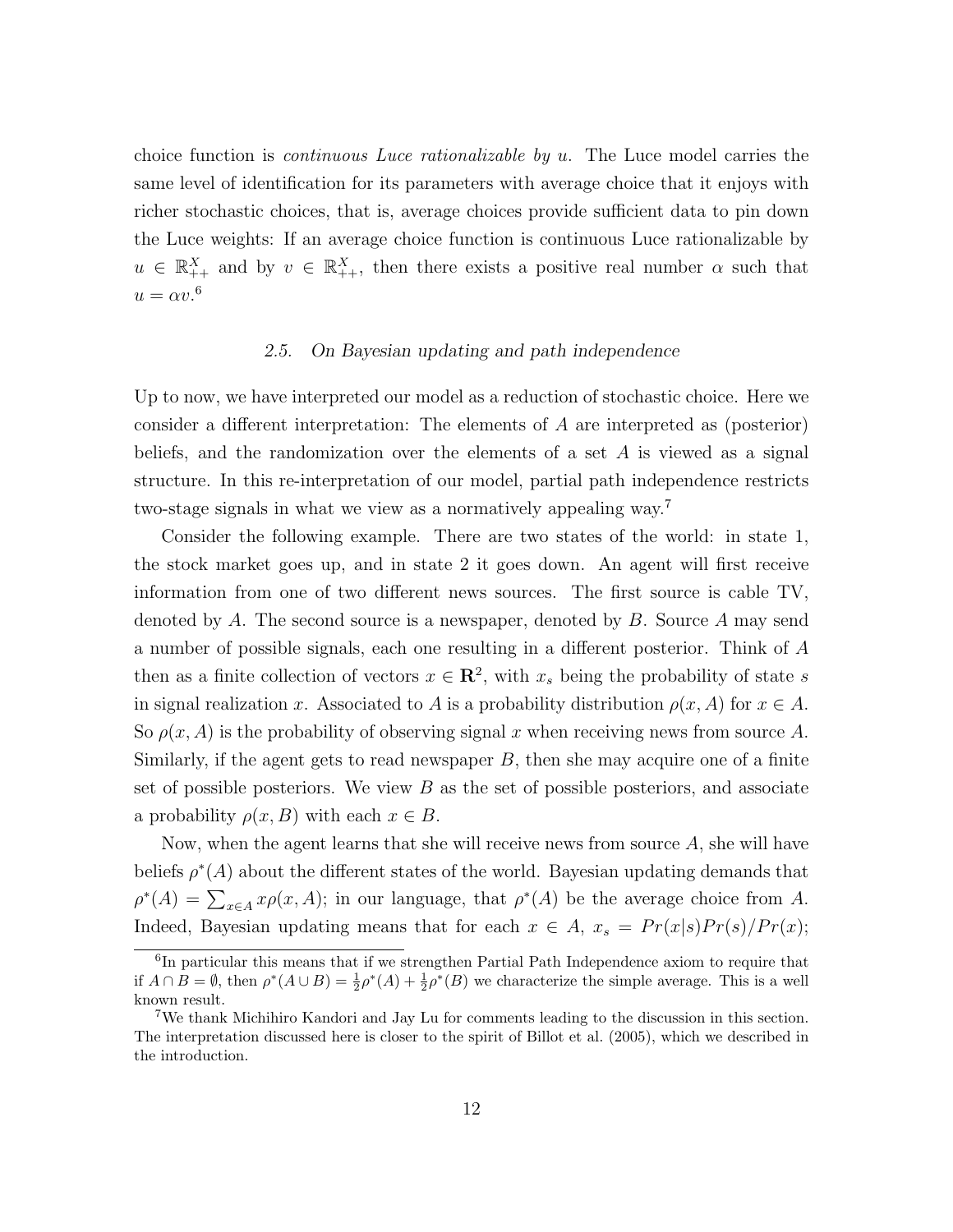where  $Pr(x|s)$  is the probability of the signal x in state s, and  $Pr(x)$  is the unconditional probability of signal x in signal structure A. Write  $Pr(x) = \rho(x, A)$  and  $Pr(s) = \rho^*(A)_s$ , then by adding over  $x \in A$ , one obtains  $\sum_{x \in A} \rho(x, A)x = \rho^*(A)$ . In other words, the average choice from A is the prior belief. The same is true for B and  $\rho^*(B)$ .

Given the interpretation of A and B as two sources of news, and given the resulting interpretation of  $\rho^*(A)$  and  $\rho^*(B)$  as the beliefs the agent shoud have upon learning that she will receive news from A or B, what can we say about  $\rho^*(A \cup B)$ ? Before learning the source of news, our agent will have some beliefs  $\rho^*(A \cup B)$  about the state of the world. It stands to reason that this belief should be a convex combination of  $\rho^*(A)$  and  $\rho^*(B)$ . If our agent is Bayesian, she should ascribe some probability to getting news from source A and some probability to getting news from  $B$ . Then her beliefs, before she learns whether the news will come from  $A$  or  $B$ , should be a convex combination of the beliefs she would hold upon learning where the news will come from. Therefore  $\rho^*(A \cup B)$  should be a convex combination of  $\rho^*(A)$  and  $\rho^*(B)$ . But this of course is our partial path independence axiom.

More generally, let  $S$  be a finite set, and interpret the elements of  $S$  as states of the world. Each  $x \in X = \Delta(S)$  is a *belief* over S. We are going to interpret  $A \in \mathcal{A}$  and  $\rho(., A)$  as a *signal structure*. Specifically, suppose an agent has a prior belief  $z \in \Delta(S)$  over S but can observe a signal that takes as many values as there are elements in some set A. Conveniently, we can identify a signal realization with its induced posterior belief that it gives rise to, so  $x \in A$  is the value of the signal for which the updated posterior belief is x. The probability of observing  $x \in A$  from signal structure A is  $\rho(x, A)$ . This allows us to parameterize arbitrary structures as subsets of X. Bayesian updating means that

$$
z = \sum_{x \in A} \rho(x, A)x = \rho^*(A).
$$

In other words, the average choice from A is the prior belief.

Consider now the signal structure given by  $\{\rho^*(A), \rho^*(B)\}\$ , together with some choice probabilities to be specified. We may think of the structure as representing signals whose realization is revealed in two stages. First, we learn whether we will observe a signal value from  $A$  or from  $B$ . Second, we learn the specific signal value in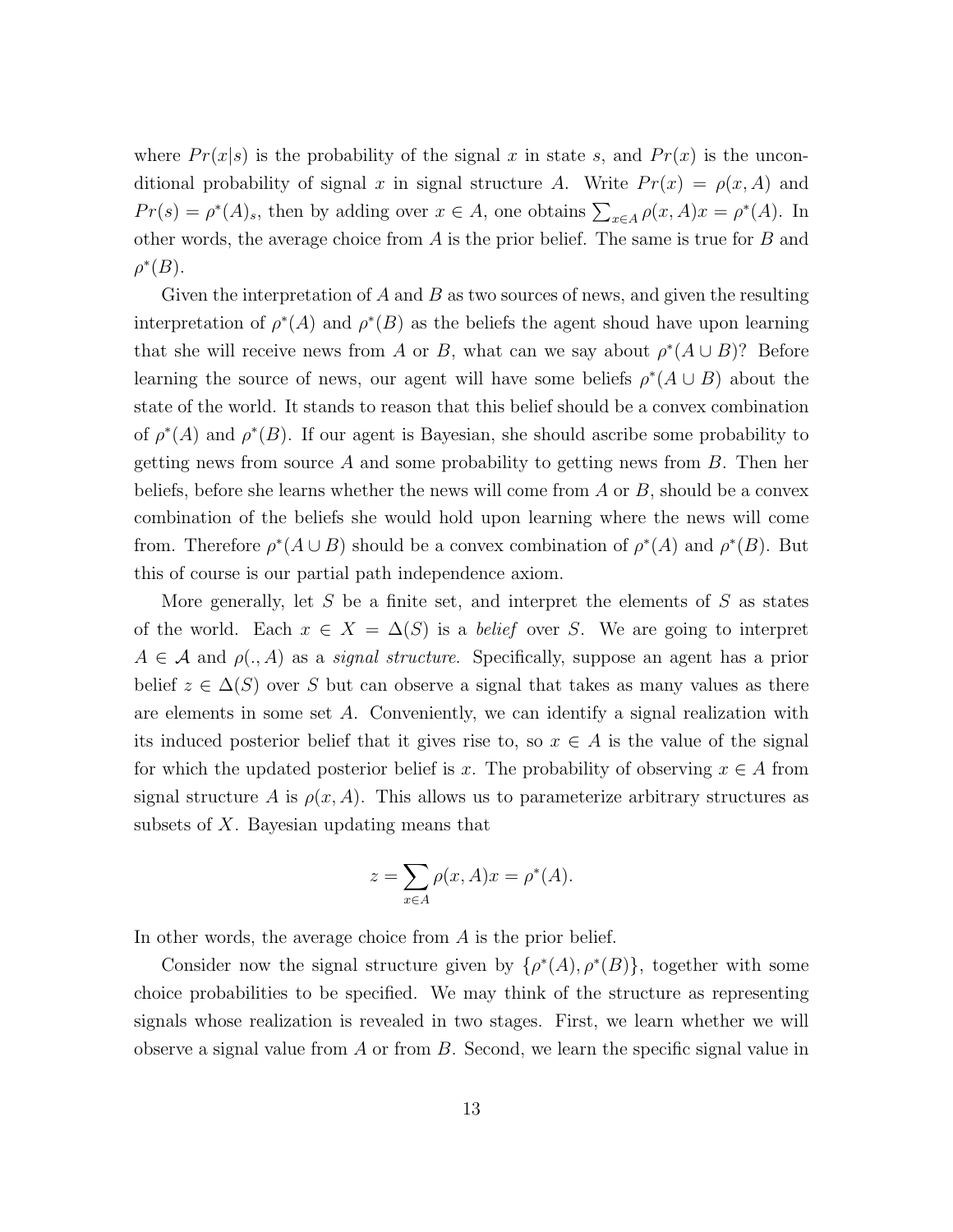$A \cup B$ . If we are told to expect a signal realization from A, then Bayesian updating dictates the belief  $\rho^*(A)$ , which is the expected posterior from signal structure A. Similarly, if we are told that the signal will come from B, our belief should be  $\rho^*(B)$ .

Partial path independence now demands that the prior from  $A \cup B$  should be a weighted average of the intermediate beliefs  $\rho^*(A)$  and  $\rho^*(B)$ . This demand is reasonable because the two intermediate signals ("the signal will come from A" and "the signal will come from  $B$ ") summarize the a priori information contained in the signals in  $A$  and in  $B$ . In other words, if we are told that the signal will come from A then the belief will be  $\rho^*(A)$ , and if we are told it will come from B then the belief will be  $\rho^*(B)$ . So a priori our belief should be an expectation that places some weight on  $\rho^*(A)$  and some weight on  $\rho^*(B)$ .

Path independence demands more than this. It says that the weights placed on  $\rho^*(A)$  and  $\rho^*(B)$  should be the same regardless of the quality of information in A or B. The weights should only depend on what the expected posteriors under A and B but not on the identity or number of the ultimate signals (if  $\rho^*(A) = \rho^*(A')$  and  $\rho^*(B) = \rho^*(B')$ , then  $\rho^*(A \cup B) = \rho^*(A' \cup B')$ . At a prima facie level, this seems like an unreasonable requirement. At a structural level, the impossibility results of Kalai-Megiddo and Machina-Parks imply that it is not possible to satisfy path independence and continuity.

In contrast, Theorem 1 says that partial path independence and continuity pin down a unique model for the probability distribution of signals. The model has the Luce form. It says that there is a function  $u$ , that we can think of as measuring the likelihood of each signal, such that the probability of each signal  $x \in A$  is a kind of conditional probability:  $\rho(x, A) = u(x) / \sum_{y \in A} u(y)$ .

## 3. Linear Luce

We now specialize the representation result. Specifically, we consider continuous Luce models in which:

- $u(x) = f(v \cdot x)$  with  $v \in \mathbb{R}^n$  and  $f$  a continuous strictly monotonic function;
- or  $u(x) = v \cdot x + \beta$ , with  $v \in \mathbb{R}^n$  and  $\beta \in \mathbb{R}$ .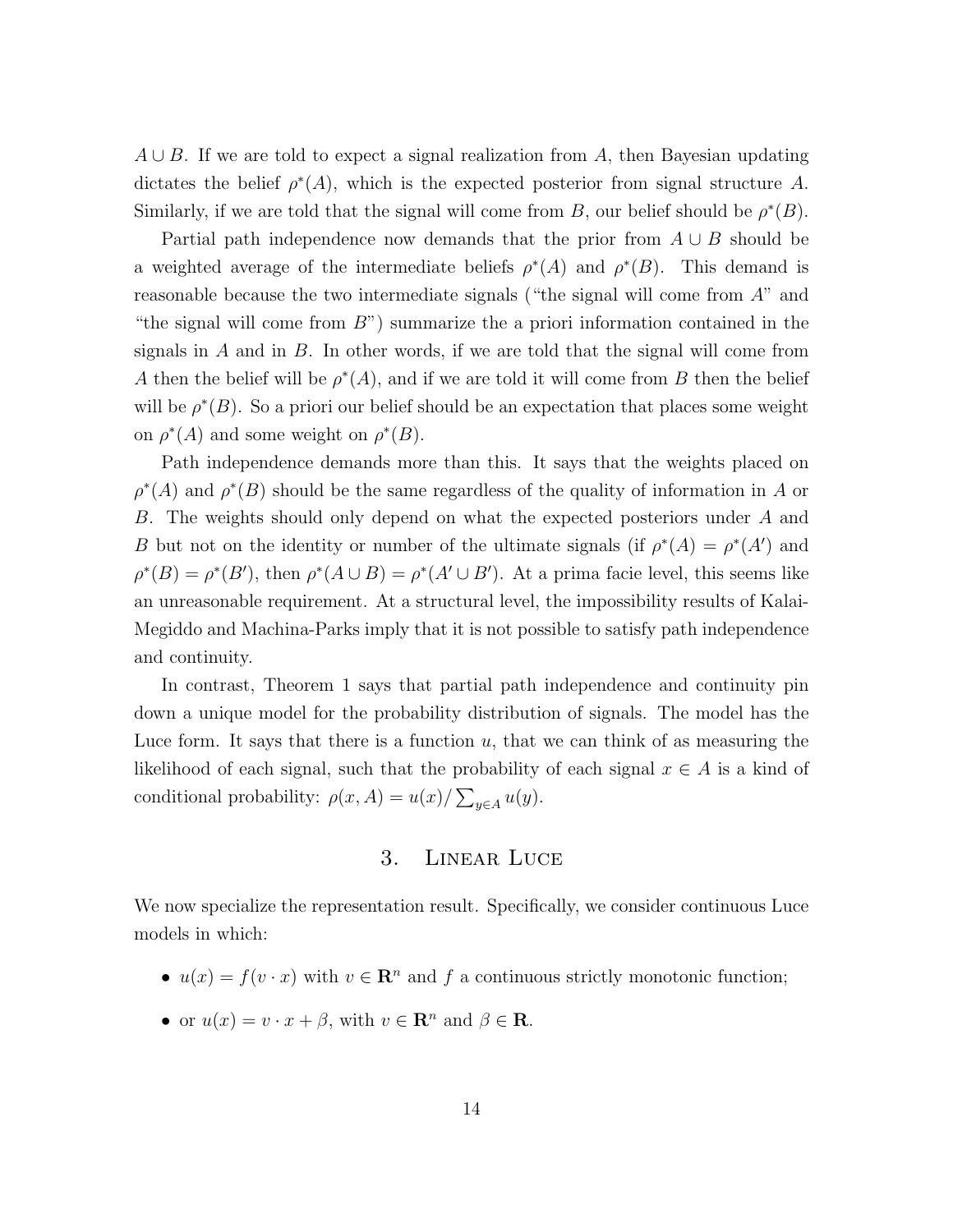The first model we term the *linear Luce model*. The second is called the *strictly affine* Luce model.

The assumption that  $u$  is linear is "is maintained in the great majority of applications" of the multinomial logit (Train, 1986, p. 35). To our knowledge, our results on linear Luce and the strictly affine Luce model are the first axiomatic characterizations of any version of Luce model with linearity in object attributes.

A stochastic choice  $\rho : \mathcal{A} \to \Delta(X)$  is a *linear Luce rule* if there is  $v \in \mathbb{R}^n$  and a monotone in creasing and continuous function  $f: \mathbf{R} \to \mathbf{R}_{++}$  such that

$$
\rho(x, A) = \frac{f(v \cdot x)}{\sum_{y \in A} f(v \cdot y)}.
$$

Consider the following axiom, which captures the kind of independence property that is normally associated with von Neumann-Morgenstern expected utility theory.

**Independence:** If  $\rho^*(\{x, y\}) = (1/2)x + (1/2)y$ , then for all  $\lambda \in \mathbb{R}$  and all z s.t.  $\lambda x + (1 - \lambda)z, \lambda y + (1 - \lambda)z \in X,$ 

$$
\rho^*(\{\lambda x + (1 - \lambda)z, \lambda y + (1 - \lambda)z\}) = \lambda \rho^*(\{x, y\}) + (1 - \lambda)z.
$$

Note that if  $\rho^*$  is continuous Luce rationalizable with utility u, then  $u(x) = u(y)$ iff  $\rho^*(\{x,y\}) = (1/2)x + (1/2)y$ . So the meaning of the independence axiom is that  $u(x) = u(y)$  iff for all  $\lambda \in \mathbf{R}$  and all z s.t.  $\lambda x + (1 - \lambda)z, \lambda y + (1 - \lambda)z \in X$ ,  $\rho^*(\{\lambda x + (1-\lambda)z, \lambda y + (1-\lambda)z\}) = \lambda \rho^*(\{x, y\}) + (1-\lambda)z.$ 

The next diagram is a geometric illustration of independence. Note that the average choice  $\rho^*(\lambda x + (1 - \lambda)z, \lambda y + (1 - \lambda)z)$  must be translated with  $\lambda$  from  $\rho^*(x, y)$ . Since we have  $u(x) = u(y)$ , this will force a rationalizing rule to translate indifference curves in  $\lambda$  in a similar fashion, so the indifference curves passing through the points  $\lambda x + (1 - \lambda)z$  and  $\lambda y + (1 - \lambda)z$ , and through  $\lambda' x + (1 - \lambda')z$  and  $\lambda' y + (1 - \lambda)z'$ , must be translates of the indifference curve passing through  $x$  and  $y$ .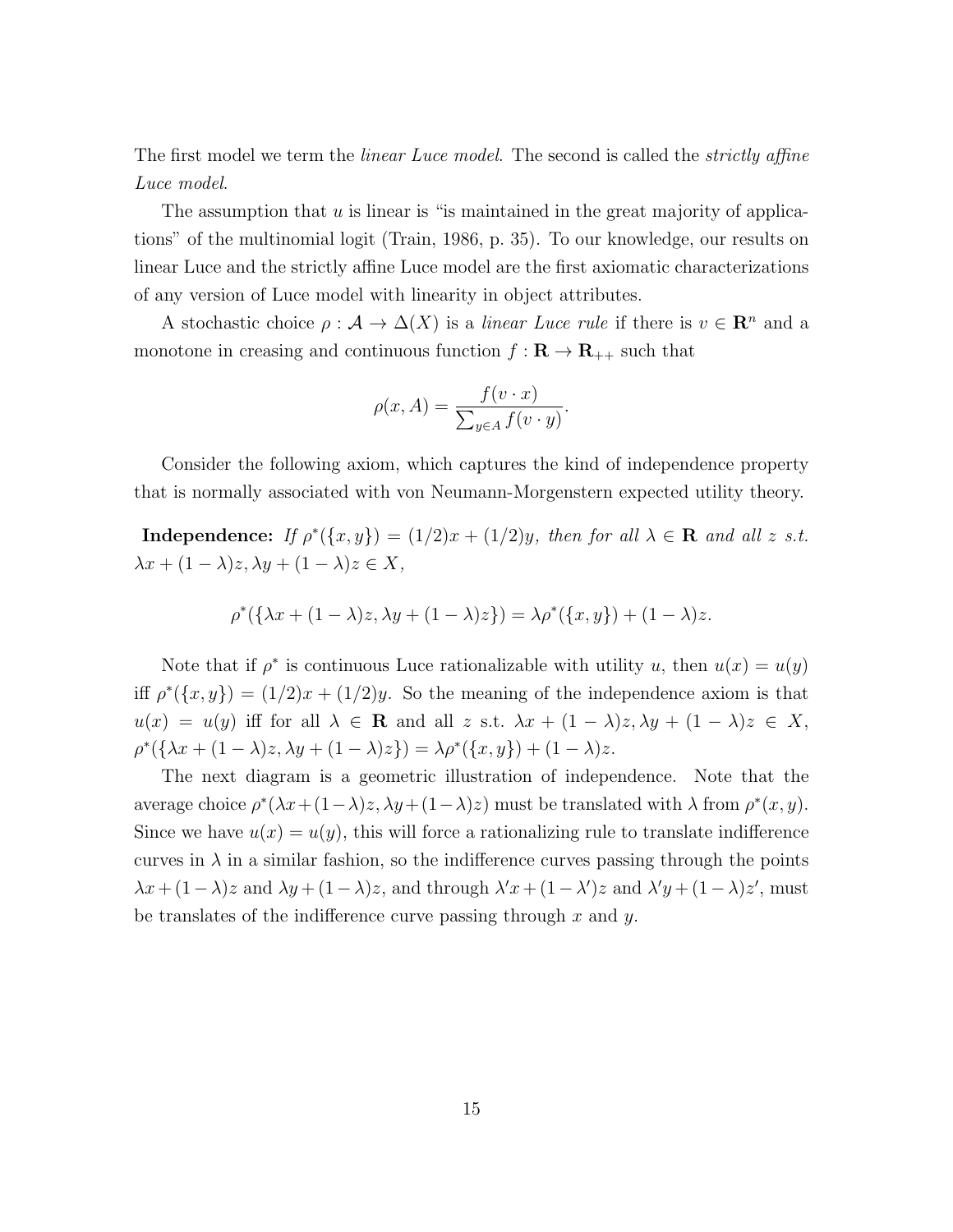

The independence axiom ensures that  $u$  satisfies von Neumann-Morgenstern independence. The immediate implication of the axiom (Lemma 8) says that  $u$  satisfies a weak version of independence, but this version can be shown to suffice for the result (Lemma 9). The result is as follows.

Theorem 2. An average choice is continuous linear Luce rationalizable if and only if it satisfies independence, partial path independence, interiority, and continuity.

## 4. Discussion

We conclude by discussing several features of our model and characterization. We begin by comparing our model and axiom to standard stochastic choice and Luce's IIA axiom, and explain why the conditions are quite distant. We next compare our axiom to Plott's original path independence conditions, and show that they are disjoint in the sense that no average choice can satisfy both axioms. We next turn to our limited version of continuity, and explain why more general continuity of  $\rho^*$ is violated by the Luce model. Finally, we compare the small-sample properties of testing our partial path independence condition to testing the classic IIA axiom, and conclude that average choices are better behaved than ratios of choice probabilities.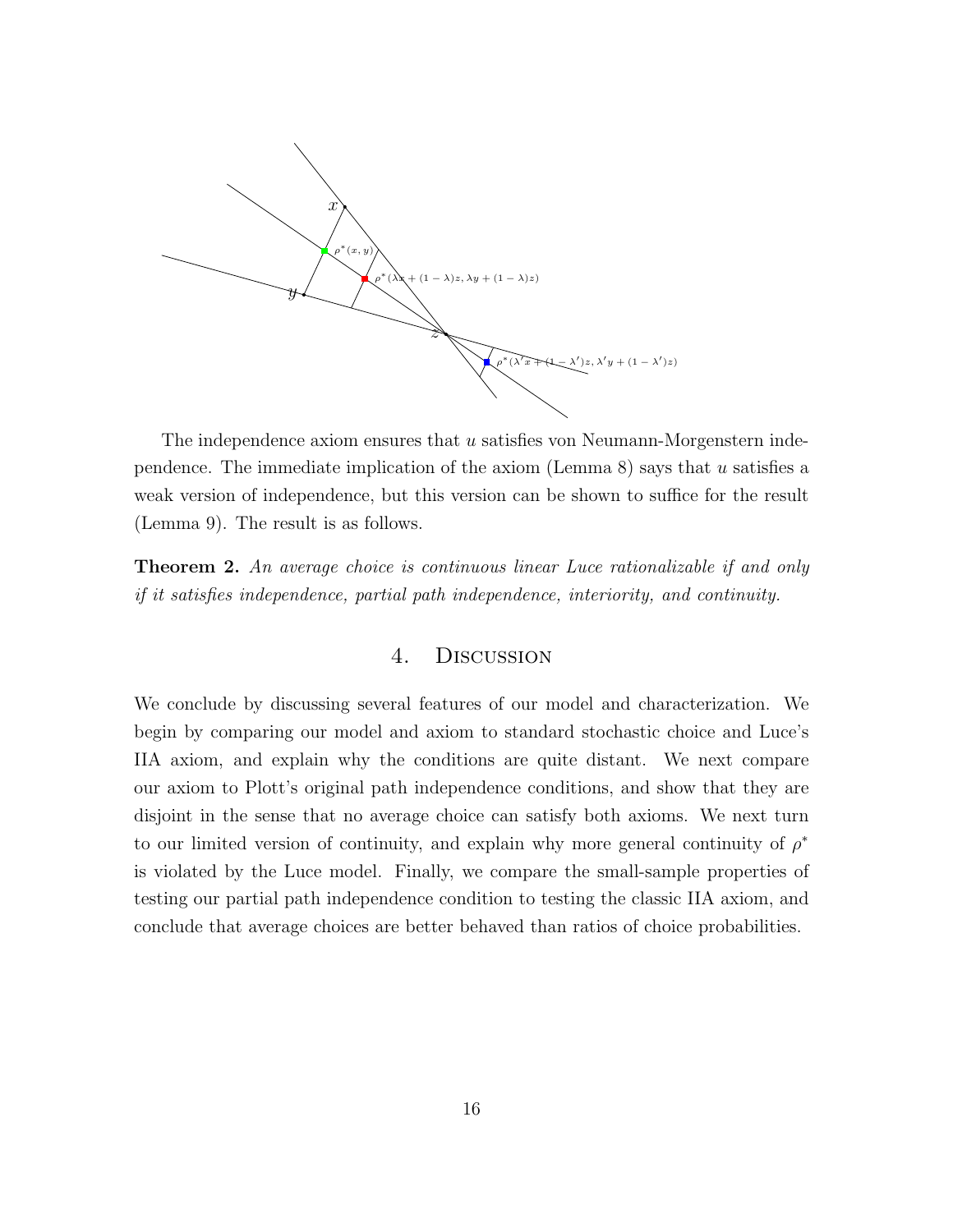

Figure 2: Path independence and Luces' IIA.

#### 4.1. Partial path independence and IIA

Taking a stochastic choice  $\rho$  as primitive, Luce (1959) famously showed that the Luce model is characterized by the following IIA axiom:

$$
\frac{\rho(x,\{x,y\})}{\rho(y,\{x,y\})} = \frac{\rho(x,A)}{\rho(y,A)}
$$

for any  $A \ni x, y$ .

While they both are invoked in characterizations of the Luce model, IIA and path independence are very different conditions. Consider the violation of path independence illustrated in Figure 2.

The average choice  $\rho^*(\{x, y, z\})$  is outside line segment connecting z with  $\rho^*(\{x, y\})$ . Instead,  $\rho^*(\{x, y, z\})$  is above the line. If we write  $\rho^*(\{x, y, z\})$  as a weighted average of the vectors x, y and z, then this means that the weight on x, relative to the weight placed on y, is clearly higher than the relative weight placed on x in  $\rho^*(\{x, y\})$ . This implies a violation of Luce's IIA for any stochastic choice  $\rho$  that rationalizes  $\rho^*$ .

So for at least some special cases as illustrated in 2, a violation of path independence for the average choice  $\rho^*$  can sometimes imply a violation of IIA for any rationalizing stochastic choice  $\rho$ . However, the example is a red herring, because in fact there is no direct general relationship between path independence and IIA, and it is not straightforward to prove Theorem 1 by way of IIA. Consider the violation of path independence in Figure 3.

Figure 3 exhibits a violation of partial path independence. The figure depicts the average choice from some subsets of  $A = \{x, y, z, w\}$ , and these choices are incompatible with partial path independence. The diagram on the left shows where  $\rho^*(\{x, z, w\})$  is in conv $\{x, z, w\}$ , while the diagram in the middle depicts  $\rho^*(\{y, z, w\})$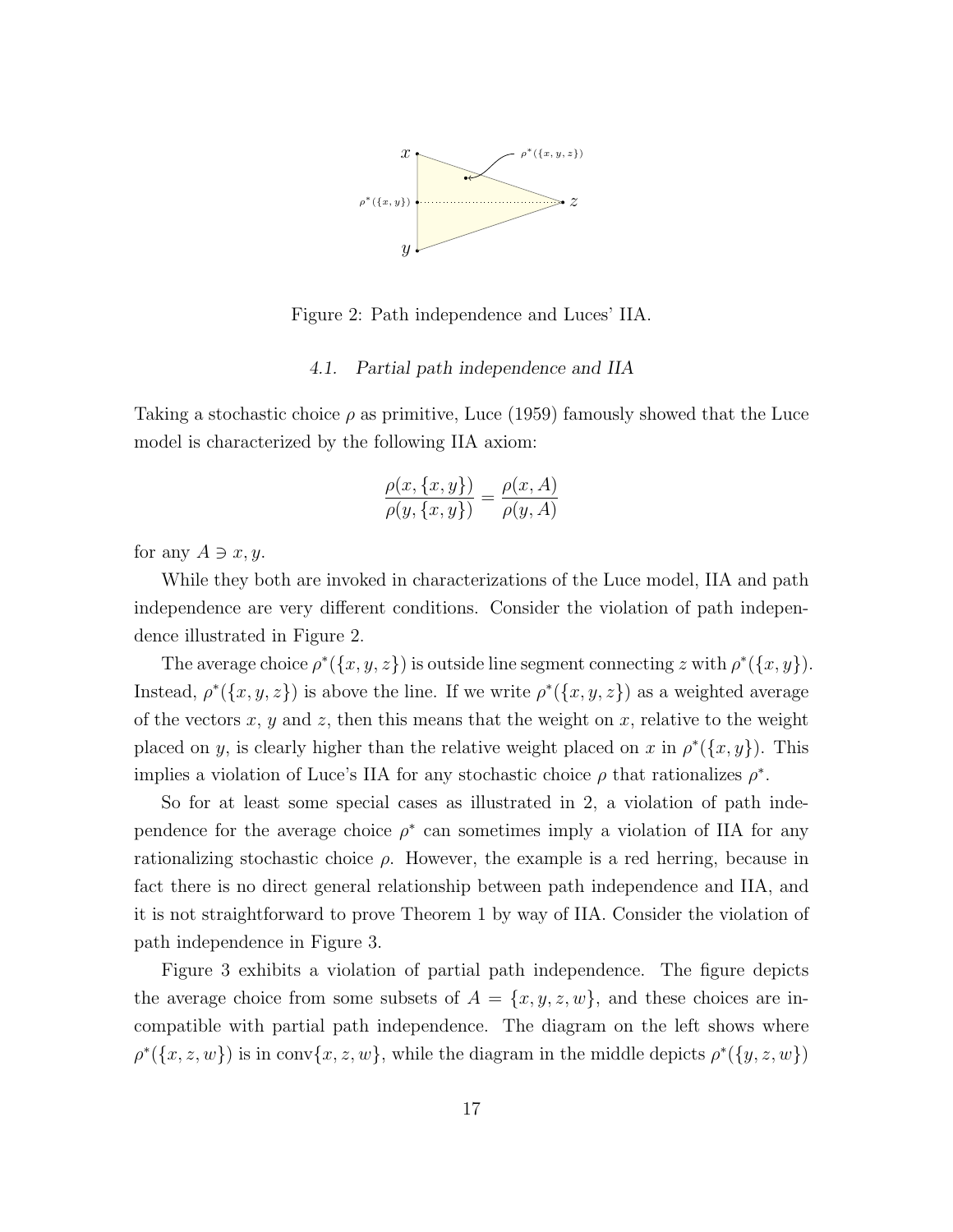

Figure 3: Violation of partial path independence;  $A = \{x, y, z, w\}.$ 

in conv $\{y, z, w\}$ . It should be clear, as illustrated in the diagram on the right of Figure 3, that partial path independence cannot be satisfied because the lines  $x \rho^*(A \setminus \{x\})$  and  $y-\rho^*(A \setminus \{y\})$  do not cross. However, in this case there is no required violation of IIA. Partial path independence takes conditions on the averages from smaller sets and imposes restrictions on the averages from larger sets. In fact, our proof proceeds by induction on the cardinality of the menu, and uses these restrictions to argue the inductive step from smaller to larger cardinalities. On the other, IIA imposes restriction across ratios, and not on averages. It would be surprising if there was an immediate connection between these different statistics.

Another way to see the difference between the axioms is to consider the gap in the information encoded into stochastic choice and average choice. While every stochastic choice reduced to a unique average choice, the reverse association is less crisp as several stochastic choice functions can rationalize the same average choice. For a menu of linearly independent vectors, the distribution is identified by the average. But when the menu is not an affinely independent set (as for all menus with more than n elements) the background distribution cannot be directly inferred from the average. For this reason, satisfying path independence is not generally informative of the veracity of the IIA assumption.

#### 4.2. Plott path independence

Plott (1973) introduced the now-classic version of path independence. In our model,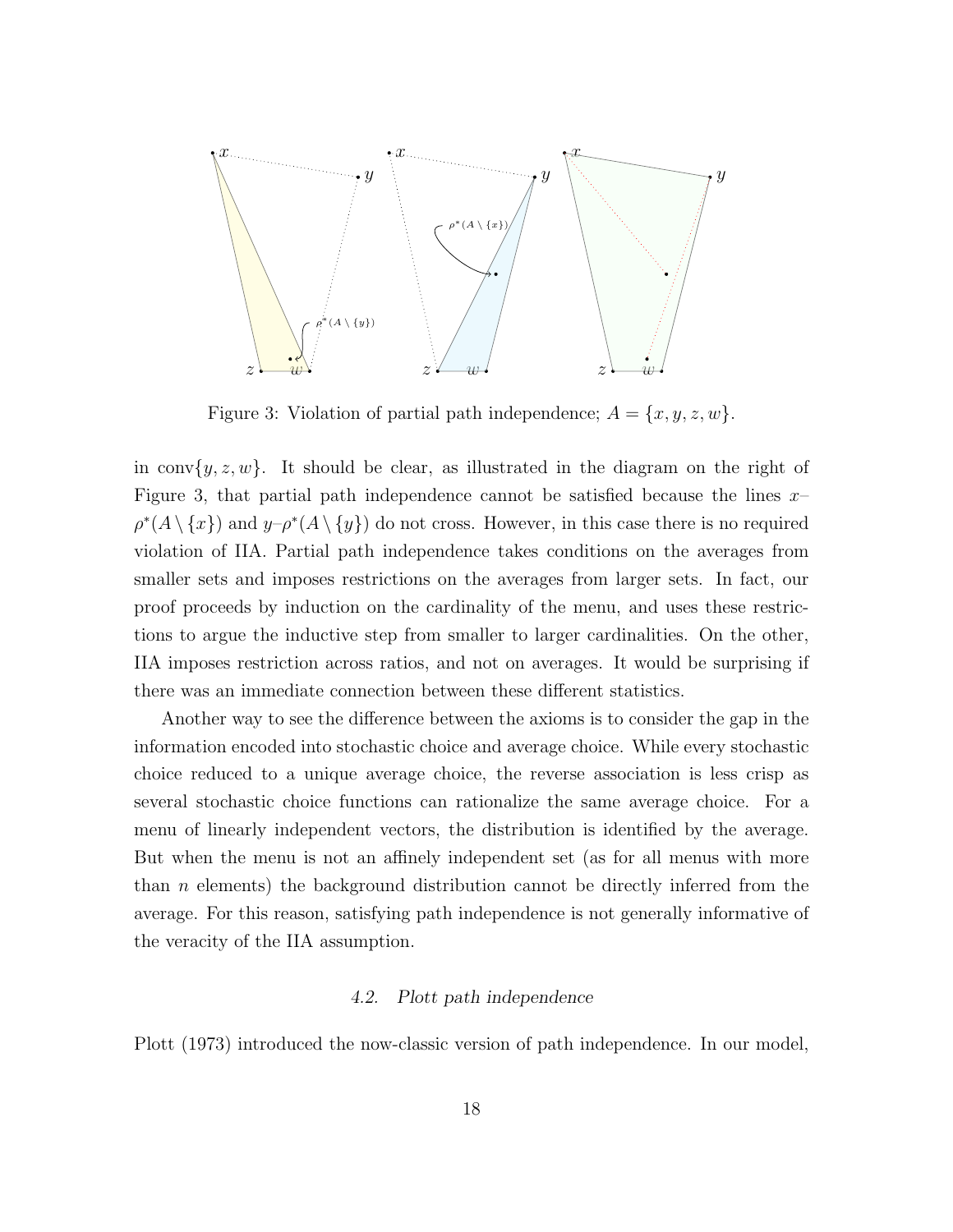Plott's notion of path independence translates into the following condition:

Plott path independence: If  $A \cap B = \emptyset$  then

$$
\rho^*(A \cup B) = \rho^* (\{\rho^*(A), \rho^*(B)\}).
$$

It is important to see how our path independence is different from Plott's. We require only that  $\rho^*(A \cup B)$  be a strict convex combination of  $\rho^*(A)$  and  $\rho^*(B)$ , but the weights in this convex combination do not need to coincide with the weights in the choice from the set  $\{\rho^*(A), \rho^*(B)\}$ . So the elements of  $A \cup B$  are allowed to influence the average choice  $\rho^*(A \cup B)$  by way of affecting the weights placed on  $\rho^*(A)$  and  $\rho^*(B)$ .

Although these two versions of path independence are similar, they are fundamentally different in their implications. We already explained how our version of path independence crucially allows the weight of  $\rho^*(A)$  to depend on the size and utility of the set A. A more direct way to see the tension is through the required conditions. As Kalai and Megiddo (1980) and Machina and Parks (1981) already observed, Plott path independence is incompatible with continuity. Plott's original version of path independence and our interiority axiom are alsi mutually incompatible. This follows as a corollary of Theorem 1 of Kalai and Megiddo (1980) that shows Plott path independence implies there exist x, y such that  $\rho^*(A) = \rho^*(\{x, y\})$  which is incompatible with interiority.

#### 4.3. Continuity and Debreu's example

The continuity axiom we are using is perhaps not the first such axiom one would think of (it certainly was not the first we thought of). A stronger axiom would demand that  $\rho^*$  is continuous, but this is incompatible with the Luce rule.

The reason for the failure relates to the following well-known "blue bus – red bus" violation of IIA due to Debreu (1960) and Tversky (1972). An agent chooses a mode of transportation. Choosing x means taking a blue bus while choosing y means taking a cab. Alternative z is also a bus, but of a colored red rather than blue. Debreu argues that the presence of z should strictly decrease the relative probability of choosing  $x$ over  $y$ , as the agent would consider whether to take a bus or a taxi and then be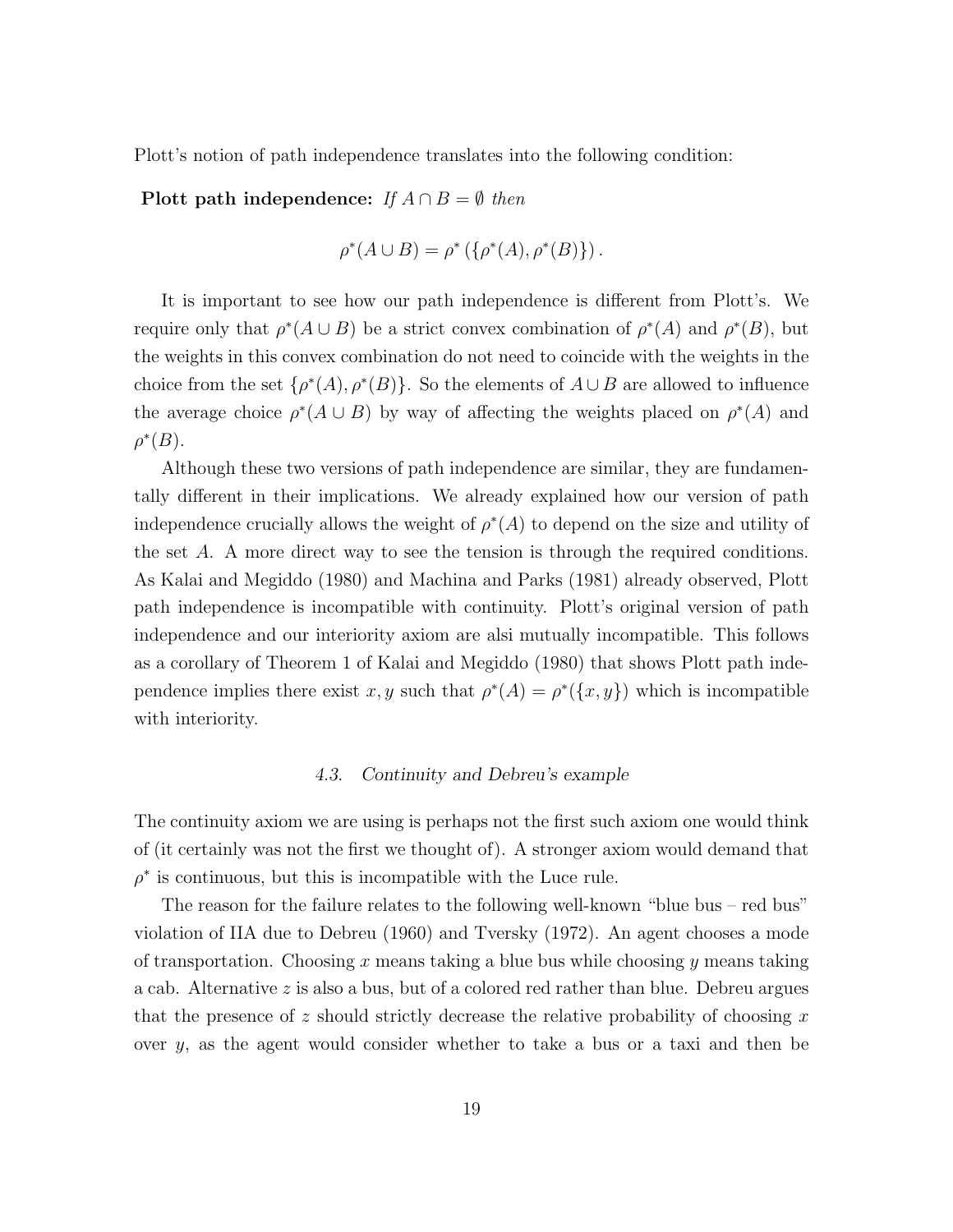indifferent over which bus to take.<sup>8</sup>

To see the connection to Debreu's example, suppose that  $\rho^*$  is continuous Luce rationalizable, with a continuous function u. Let  $z_n$  be a sequence in X converging to  $x \in X$ . Then

$$
\rho^*(\{x,y\}) \neq \frac{2u(x)x + u(y)y}{2u(x) + u(y)} = \lim_{n \to \infty} \rho^*(\{x,y,z_n\}).
$$

Thus  $\rho^*$  must be discontinuous.

The lack of continuity of  $\rho^*$  is similar to the blue bus-red bus example. The Luce model demands that  $z_n$  be irrelevant for the relative choice of x over y, even when  $z_n$ becomes very similar to x. In that sense, the lack of continuity of  $\rho^*$  is related to the blue bus-red bus phenomenon.

#### 4.4. Sampling error

Theoretical studies of stochastic choice assume that choice probabilities are observed perfectly. But we intend our axioms to be useful as empirical tests, so that one can empirically decide whether observed data are consistent with the theory.

In an empirical study, however, choice probabilities must be estimated from sample frequencies. In the individual interpretation of the stochastic choice model (see the discussion in the Introduction), one agent would make a choice repeatedly from a set of available alternatives. This allows us to estimate the stochastic choice, but not to perfectly observe it. In the population interpretation (again, see the Introduction) we can observe the choices of a group of agents. The group may be large, and the fraction with which an agent makes a choice may be close to the population fraction of that choice, but there is likely some important randomness due to sampling. Here we want to argue that our axiomatization is better suited to dealing with such errors.

In his discussion of the Luce mode, Luce (1959) makes the point that testing his axiom, IIA, requires a large sample size. We follow up on Luce's remark and compare the efficiency of the IIA test statistic with the test statistic needed to test for partial path independence, the average of the choices.

Fix a set of alternatives A. Suppose that the population choices from A are given

<sup>8</sup>Debreu actually used an example of two different recordings of the same Beethoven symphony vs. a suite by Debussy.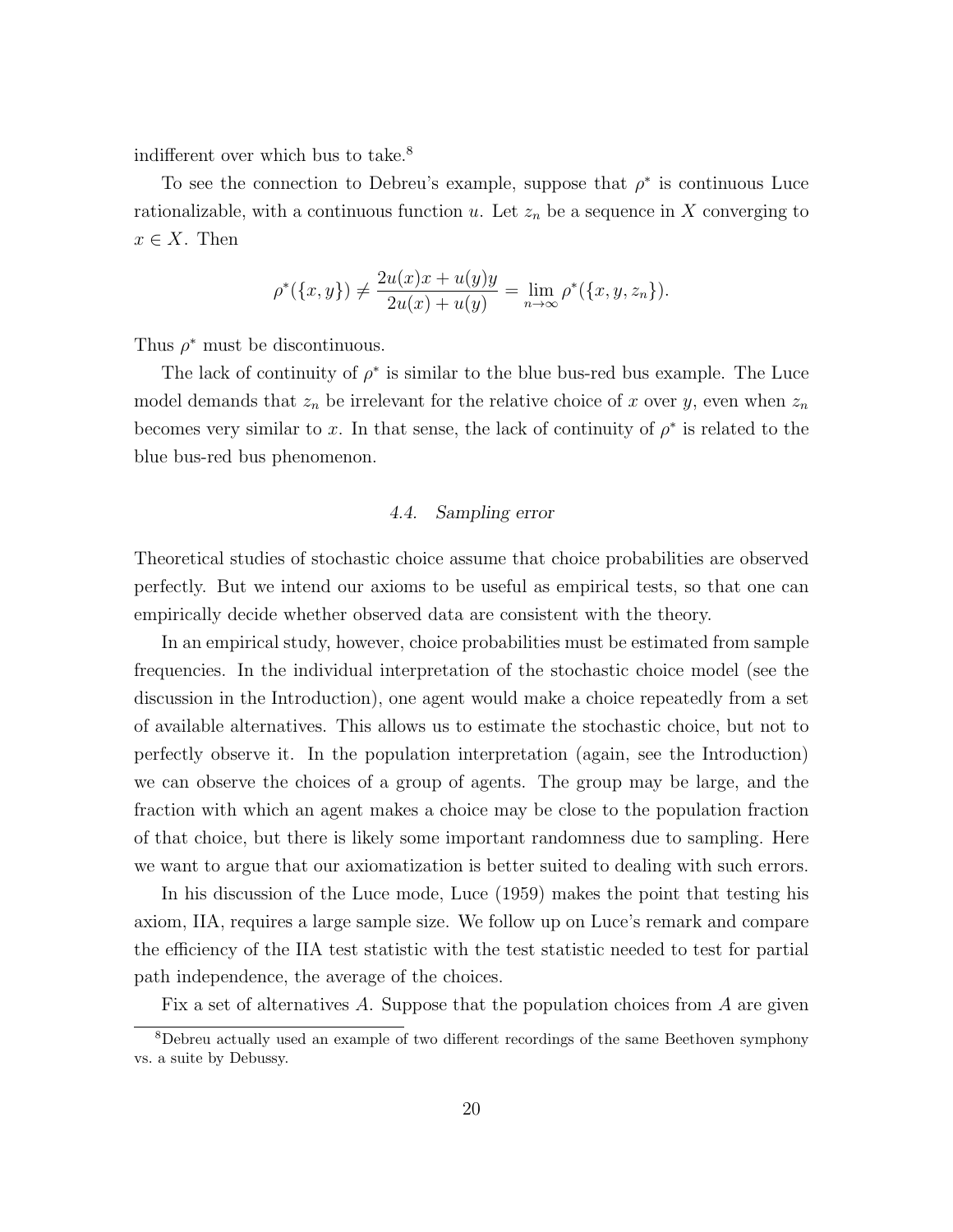by  $p \in \Delta(A)$ , which comes from some continuous Luce rule  $u : X \to \mathbf{R}_{++}$ . We do not observe p but instead a sample  $X_1, \ldots, X_k$  of choices, with  $X_i \in A$  for  $i = 1, \ldots, n$ . The  $X_i$  are independent, and distributed according to p. The probability p is estimated from the empirical distribution:

$$
p_x^k = \frac{|i: X_i = x|}{k}.
$$

We have two alternative routes for testing the Luce model:

1. Test the model using Luce's original axiomatization, by computing relative probabilities

$$
\frac{p_x^k}{p_y^k}
$$

,

for  $x, y \in A$ .

2. Test the model using our axiomatization, by computing average choice:

$$
\mu^k = \sum_{x \in A} x p_x^k
$$

We argue that option (2) is better for two reasons. One is that in small samples it is more reliable to use the average than to use relative probabilities. The other is that, even in a large sample, the test statistic in (1) can have a very large variance relative to the test statistic in  $(2)$ . Specifically, for any M there is an instance of the Luce model in which the asymptotic variance of the statistic in  $(1)$  is M times the asymptotic variance of the statistic in (2).

We proceed to formalize the second claim.

Standard calculations yield:

$$
\sqrt{k}\left(\frac{p_x^k}{p_y^k}-\frac{p_x}{p_y}\right) \xrightarrow{d} N\left(0,\frac{2p_x^2}{p_y^2}\right).
$$

On the other hand,  $\sqrt{k}(\mu^k - \mu) \stackrel{d}{\rightarrow} N(0, \Sigma)$ , where

$$
\Sigma = (\sigma_{l,h}) \text{ and } |\sigma_{l,h}| \le \max\{x_l x_k : x \in A\}.
$$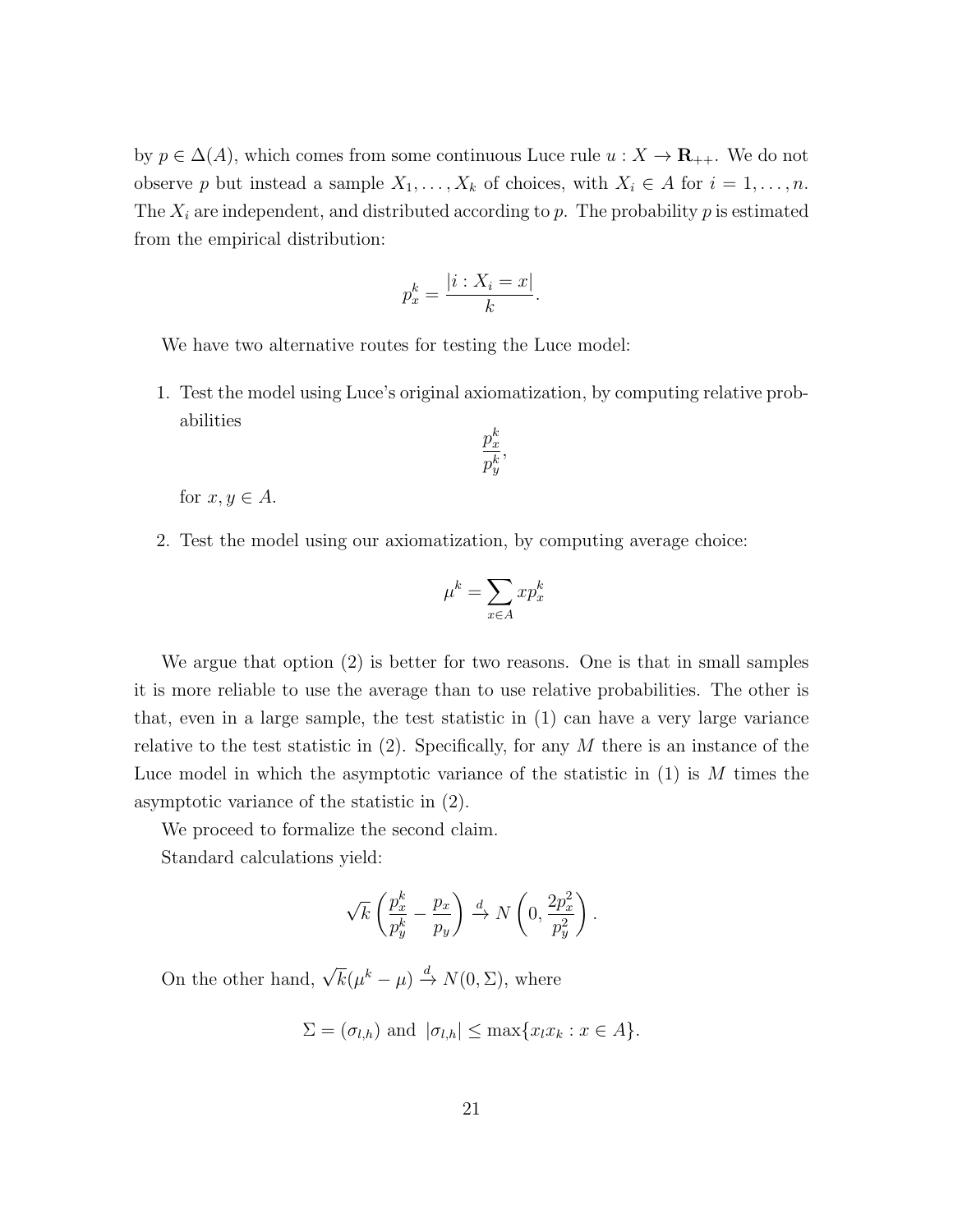It is obvious that the entries of  $\Sigma$  are bounded and the asymptotic variance of  $p_x^k/p_y^k$  can be taken to be as large as desired by choosing a Luce model in which  $u(x)/u(y)$  is large. So for any M there is a Luce model for which the asymptotic variance of  $p_a^k/p_b^k$  relative to  $\max{\{\sigma_{l,h}\}}$ , the largest element of  $\Sigma$ , is greater than M.

## 5. Proof of Theorem 1

#### 5.1. Definitions from convex analysis

Let  $x, y \in \mathbb{R}^n$ . The line passing through x and y is the set  $\{x + \theta(y - x) : \theta \in \mathbb{R}\}.$ The line segment joining x and y is the set  $\{x + \theta(y - x) : \theta \in [0, 1]\}\)$ . A subset of  $\mathbb{R}^n$ is affine if it contains the line passing through any two of its members. A subset of  $\mathbb{R}^n$  is *convex* if it contains the line segment joining any two of its members.

If A is a subset of  $\mathbb{R}^n$ , the *affine hull* of A is the intersection of all affine subsets of  $\mathbb{R}^n$  that contain A. An *affine combination* of members of A is any finite sum  $\sum_{i=1}^{l} \lambda_i x_i$  with  $\lambda_i \in \mathbf{R}$  and  $x_i \in A$   $i = 1, ..., l$  and  $\sum_{i=1}^{l} \lambda_i = 1$ . The affine hull of A is equivalently the collection of all affine combinations of its members. If A is a subset of  $\mathbb{R}^n$ , the *convex hull* of A is the intersection of all convex subsets of  $\mathbb{R}^n$  that contain A. A set A is affinely independent if none of its members can be written as an affine combination of the rest of the members of A.

A point  $x \in A$  is *relative interior for* A if there is a neighborhood N of x in  $\mathbb{R}^n$ such that the intersection of N with the affine hull of  $A$  is contained in  $A$ . The *relative interior* of A is the set of points  $x \in A$  that are relative interior for A.

A polytope is the convex hull of a finite set of points. The dimension of a polytope P is  $l-1$  if l is the largest cardinality of an affinely independent subset of A. A vector  $x \in A$  is an *extreme point* of a set A if it cannot be written as the convex combination of the rest of the members of A. A face of a convex set A is a convex subset  $F \subseteq A$ with the property that if  $x, y \in A$  and  $(x + y)/2 \in F$  then  $x, y \in F$ . If F is a face of a polyope P, then F is also a polytope and there is  $\alpha \in \mathbb{R}^n$  and  $\beta \in \mathbb{R}$  such that  $P \subseteq \{x \in \mathbb{R}^n : \alpha \cdot x \leq \beta\}$  and  $F = \{x \in P : \alpha \cdot x = \beta\}$ . If a polytope has dimension l then it has faces of dimension  $0, 1, \ldots, l$  (Corollary 2.4.8 in Schneider (2013)).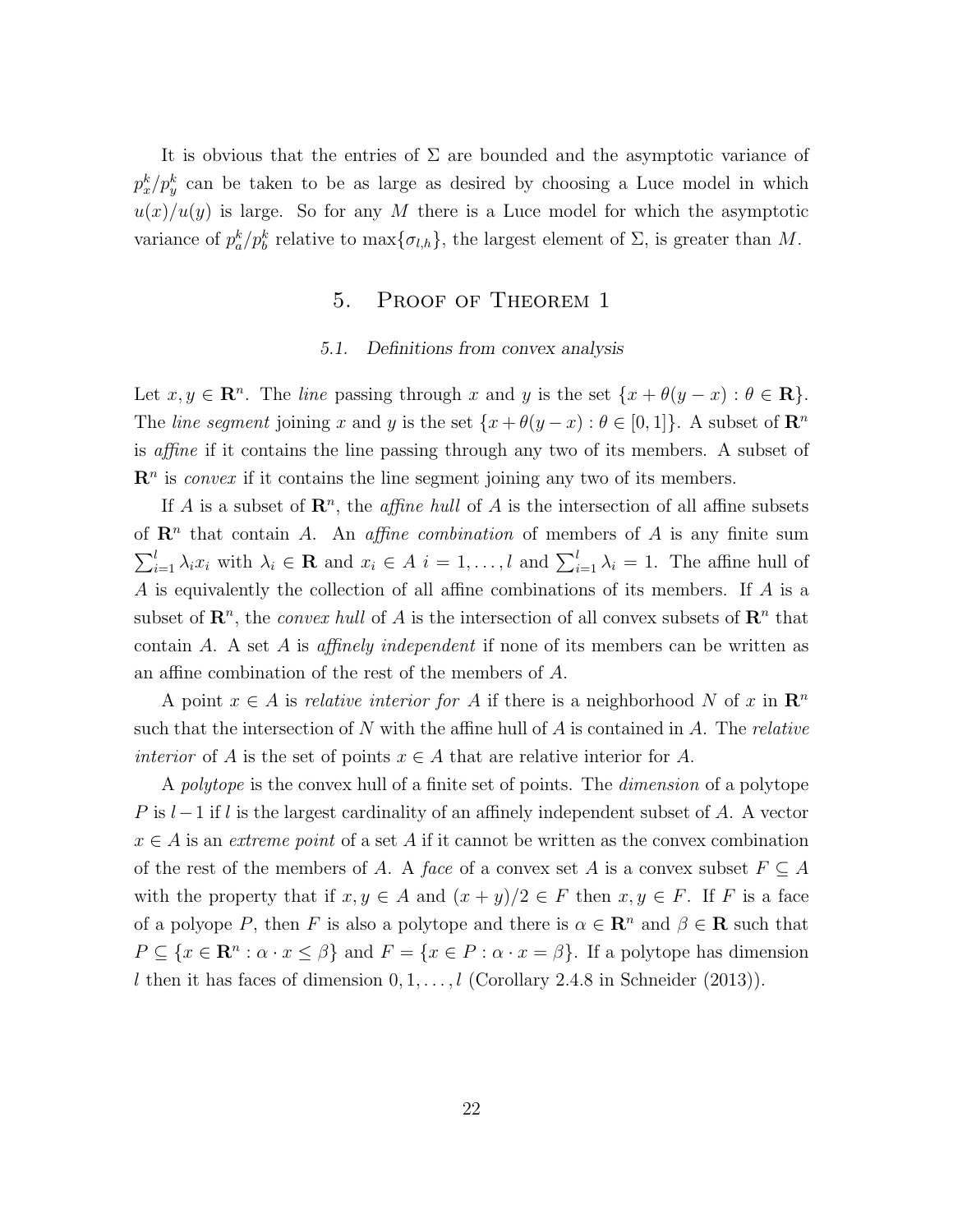#### 5.2. Proof

The following axiom seems to be weaker than partial path independence, but it is not.

One-point path independence: If  $x$  is an extreme point of  $A$  then

$$
\rho^*(A) \in conv^0\{x, \rho^*(A \setminus \{x\})\}.
$$

We use one-point path independence in the proof of sufficiency in Theorem 1. Since partial path independence is satisfied by any continuous Luce rationalizable average choice, one-point path independence and path independence are equivalent (at least under the hypothesis of continuity).

We now proceed with the formal proof.

Lemma 3. Interiority and partial path independence imply one-point path independence.

*Proof.* Suppose that x is an extreme point of A. If  $\{x\} = A$ , then the result holds obviously. Consider the case where there exists  $y \in A$  such that  $y \neq x$ . By partial path independence, we know

$$
\rho^*(A) \in \text{conv}\{x, \rho^*(A \setminus \{x\})\}.
$$

So to show the lemma, it suffices to show that  $\rho^*(A) \notin \{x, \rho^*(A \setminus \{x\})\}$ . By way of contradiction, suppose firstly that  $\rho^*(A) = x$ . Since there exists  $y \in A$  such that  $y \neq x, \rho^*(A) = x \notin \text{conv}^0 A$ . This contradicts with interiority.

Suppose secondly that  $\rho^*(A) = \rho^*(A \setminus \{x\})$ . Since x is an extreme point,  $\rho^*(A) =$  $\rho^*(A \setminus \{x\}) \notin \text{conv}^0 A$ . This again contradicts with interiority.

 $\Box$ 

The second lemma establishes necessity, and is also needed in the proof of sufficiency.

**Lemma 4.** If  $\rho^*$  is continuous Luce rationalizable, then it satisfies continuity, interiority, and partial path independence.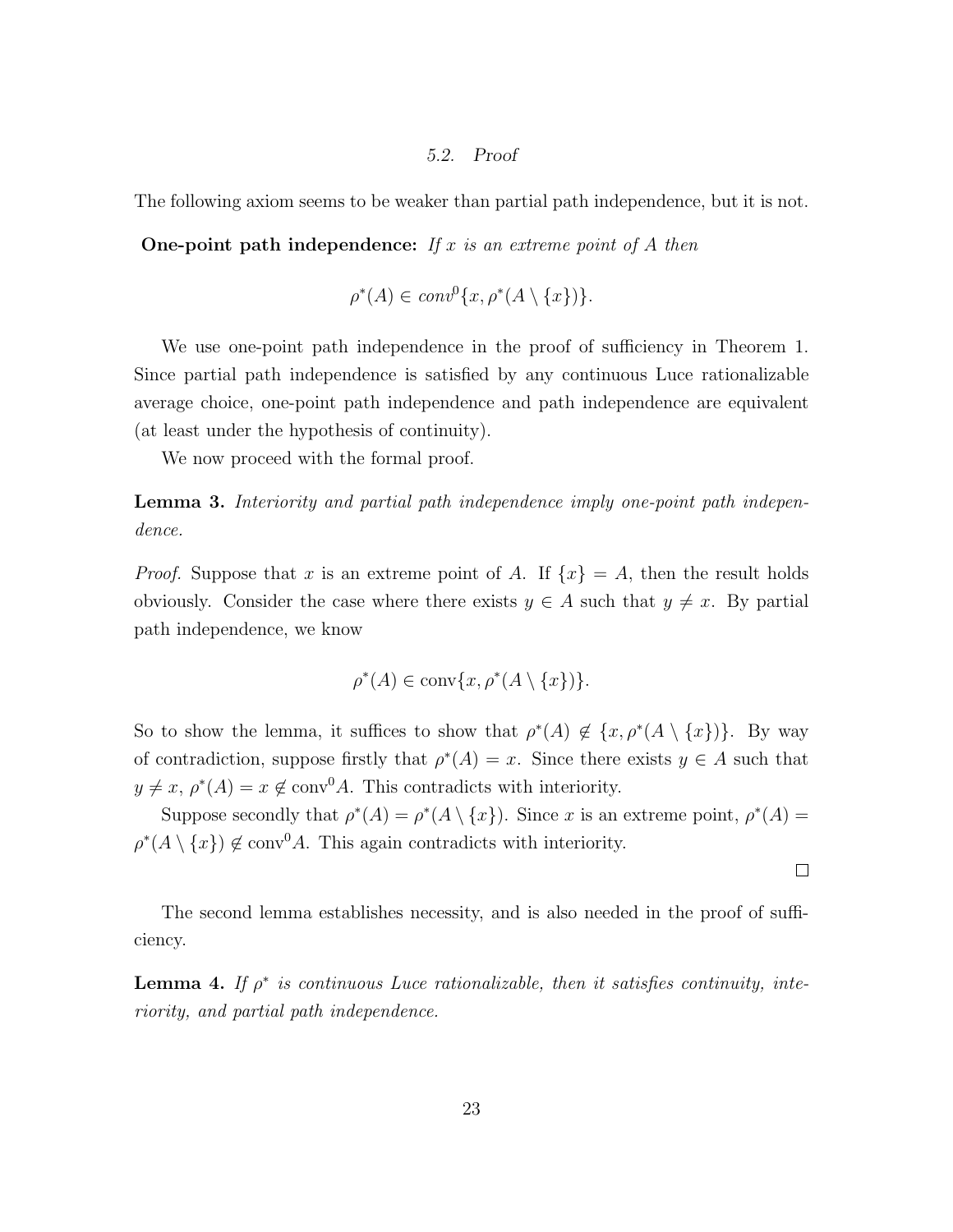Proof. Interiority and continuity of the average choice are direct consequences of the positivity and continuity of u. Partial path independence is also simple: Note that when conv $A \cap \text{conv}B = \emptyset$  then A and B are disjoint. So it follows that

$$
\left(\sum_{x \in A} u(x) + \sum_{y \in B} u(y)\right) \rho^*(A \cup B) = \sum_{x \in A} u(x)x + \sum_{x \in B} u(x)x
$$

$$
= \rho^*(A) \sum_{x \in A} u(x) + \rho^*(B) \sum_{x \in B} u(x).
$$

Since  $A \cap B = \emptyset$ ,

$$
\rho^*(A \cup B) \in \text{conv}\{\rho^*(A), \rho^*(B)\}.
$$

To show sufficiency, we will prove one preliminary lemma.

**Lemma 5.** Suppose that  $\rho^*$  satisfies one-point path independence. For any A, then there exists  $\{\lambda_z\}_{z \in A}$  such that  $\rho^*(A) = \sum_{z \in A} \lambda_z z$  and  $\lambda_z > 0$  for all  $z \in A$ .

*Proof.* The proof is by induction on |A|. Consider any A such that  $|A| = 2$ . Then  $A = \{x, y\}$  for some  $x, y$  such that  $x \neq y$ . Since both x and y are extreme points, by one-point path independence,  $\rho^*(\{x, y\}) = \lambda x + (1 - \lambda)y$  for some  $\lambda \in (0, 1)$ , as desired.

In general, suppose that the claim holds for A such that  $|A| \leq k$ ; that is,  $\rho^*(A) =$  $\sum_{z \in A} \lambda_z z$  and  $\lambda_z > 0$  for any point  $z \in A$ .

Fix A such that  $|A| = k + 1$  and choose any extreme point  $x \in A$ . By one-point path independence and the induction hypothesis, there exists  $\mu \in (0,1)$  such that  $\rho^*(A) = \mu \rho^*(A \setminus x) + (1 - \mu)x = \sum_{y \in A \setminus x} \mu \lambda_y y + (1 - \mu)x$ , where all of the coefficients  $\Box$ are positive.

The proof of the sufficiency of the axioms relies on two key ideas. One is that when A is affinely independent,  $\rho^*(A)$  has a unique representation as a convex combination of the elements of A. Affine independence holds for sets A of small cardinality, and it allows us to construct a utility giving a Luce representation for such small sets. The other idea is the following lemma, which is used to show that one-point path independence determines average choice uniquely. We use the lemma to finish our proof by induction on the cardinality of the sets A.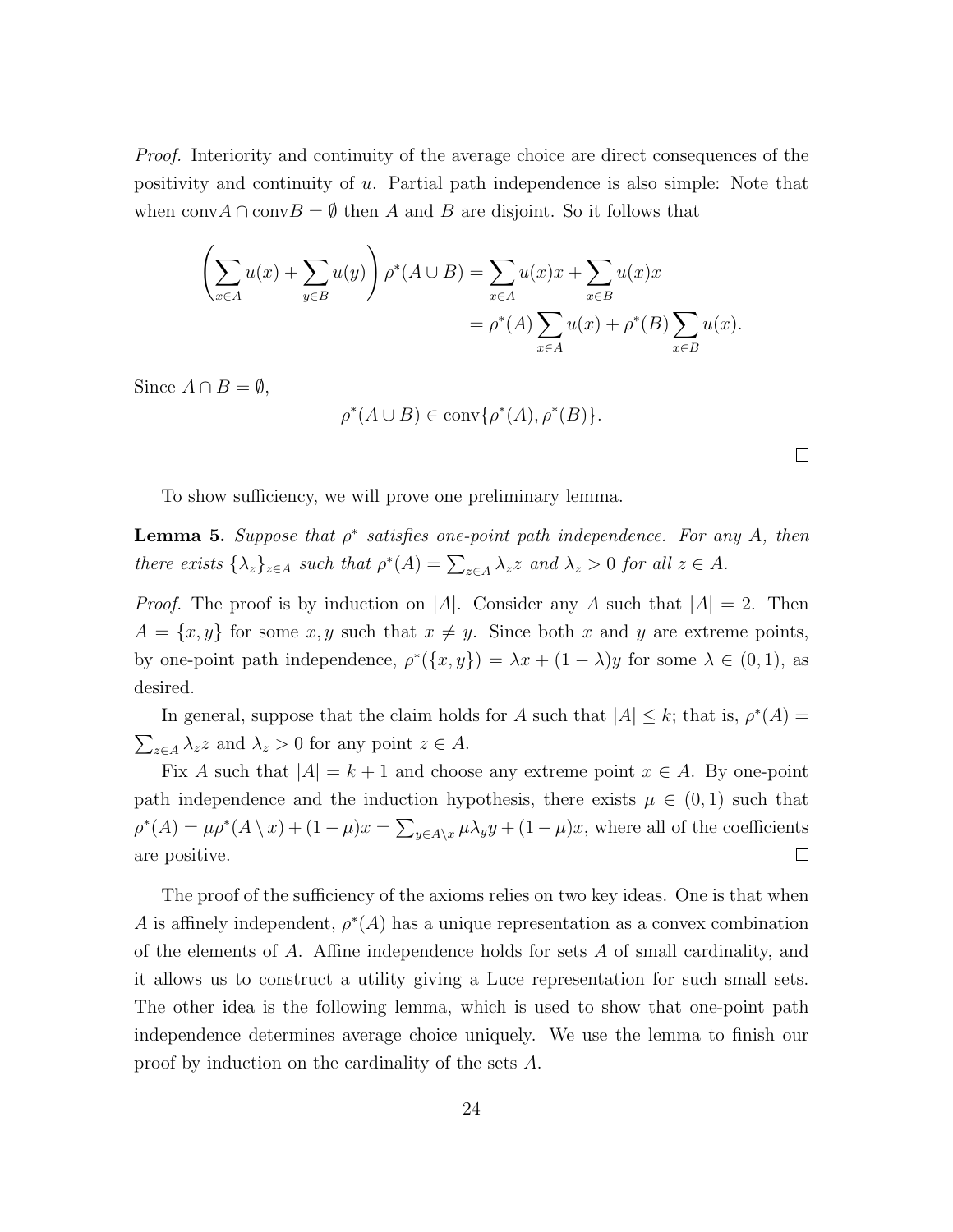**Lemma 6.** Suppose that  $\rho^*$  satisfies one-point path independence. Let A be a finite set with  $|A| \geq 3$ , and let  $x, y \in A$  with  $x \neq y$ . If x and y are extreme points of A and there is a proper face F of conv(A) with  $dim(F) \geq 1$  and  $x, y \in F$ , then:

$$
conv^{0}(\lbrace x, \rho^{*}(A \setminus \lbrace x \rbrace) \rbrace) \cap conv^{0}(\lbrace y, \rho^{*}(A \setminus \lbrace y \rbrace) \rbrace)
$$

is a singleton.

Proof. First,  $\rho^*(A) \in \text{conv}^0\{x, \rho^*(A \setminus \{x\})\}$  and  $\rho^*(A) \in \text{conv}^0\{y, \rho^*(A \setminus \{y\})\}$ , as  $\rho^*$ satisfies one-point path independence. So

$$
\emptyset \neq \operatorname{conv}^0\{x, \rho^*(A \setminus \{x\})\} \cap \operatorname{conv}^0\{y, \rho^*(A \setminus \{y\})\}.
$$

Since  $x, y \in F$  there is a vector p and a scalar  $\alpha$  with  $F \subseteq \{z \in X : p \cdot z = \alpha\}$  -one of the hyperplanes supporting conv $A$ – and such that conv $A \subseteq \{z \in X : p \cdot z \ge \alpha\}.$ We shall prove that if there is

$$
z^1, z^2 \in \text{conv}^0\{x, \rho^*(A \setminus \{x\})\} \cap \text{conv}^0\{y, \rho^*(A \setminus \{y\})\},\
$$

with  $z^1 \neq z^2$ , then  $A \subseteq F$ , contradicting that F is a proper face of conv(A).

Now,  $z^1, z^2 \in \text{conv}^0\{x, \rho^*(A \setminus \{x\})\}$  implies that there is  $\theta_x, \theta_{\rho^*(A \setminus \{x\})} \in \mathbf{R}$  such that  $x = z^2 + \theta_x(z^1 - z^2)$  and  $\rho^*(A \setminus \{x\}) = z^2 + \theta_{\rho^*(A \setminus \{x\})}(z^1 - z^2)$ . Similarly, we have  $y = z^2 + \theta_y(z^1 - z^2)$  and  $\rho^*(A \setminus \{y\}) = z^2 + \theta_{\rho^*(A \setminus \{y\})}(z^1 - z^2)$ .

As a consequence then of  $p \cdot x = \alpha = p \cdot y$  we have

$$
p \cdot z^2 + \theta_x p \cdot (z^1 - z^2) = p \cdot z^2 + \theta_y p \cdot (z^1 - z^2).
$$

Since  $\theta_x \neq \theta_y$  (as  $x \neq y$ ) we obtain that  $p \cdot (z^1 - z^2) = 0$ . So

$$
\alpha = p \cdot x = p \cdot z^2 + p \cdot \theta_x (z^1 - z^2) = p \cdot z^2.
$$

Then

$$
p \cdot \rho^*(A \setminus \{x\}) = p \cdot (z^2 + \theta_{\rho^*(A \setminus \{x\})}(z^1 - z^2)) = p \cdot z^2 = \alpha.
$$

But  $\rho^*(A \setminus \{x\}) = \sum_{z \in A \setminus \{x\}} \lambda_z z$  for some  $\lambda_z > 0$  for all  $z \in A \setminus \{x\}$ , by Lemma 5. Then  $p \cdot z \geq \alpha$  for all  $z \in A$  implies that  $p \cdot z = \alpha$  for all  $z \in A \setminus \{x\}.$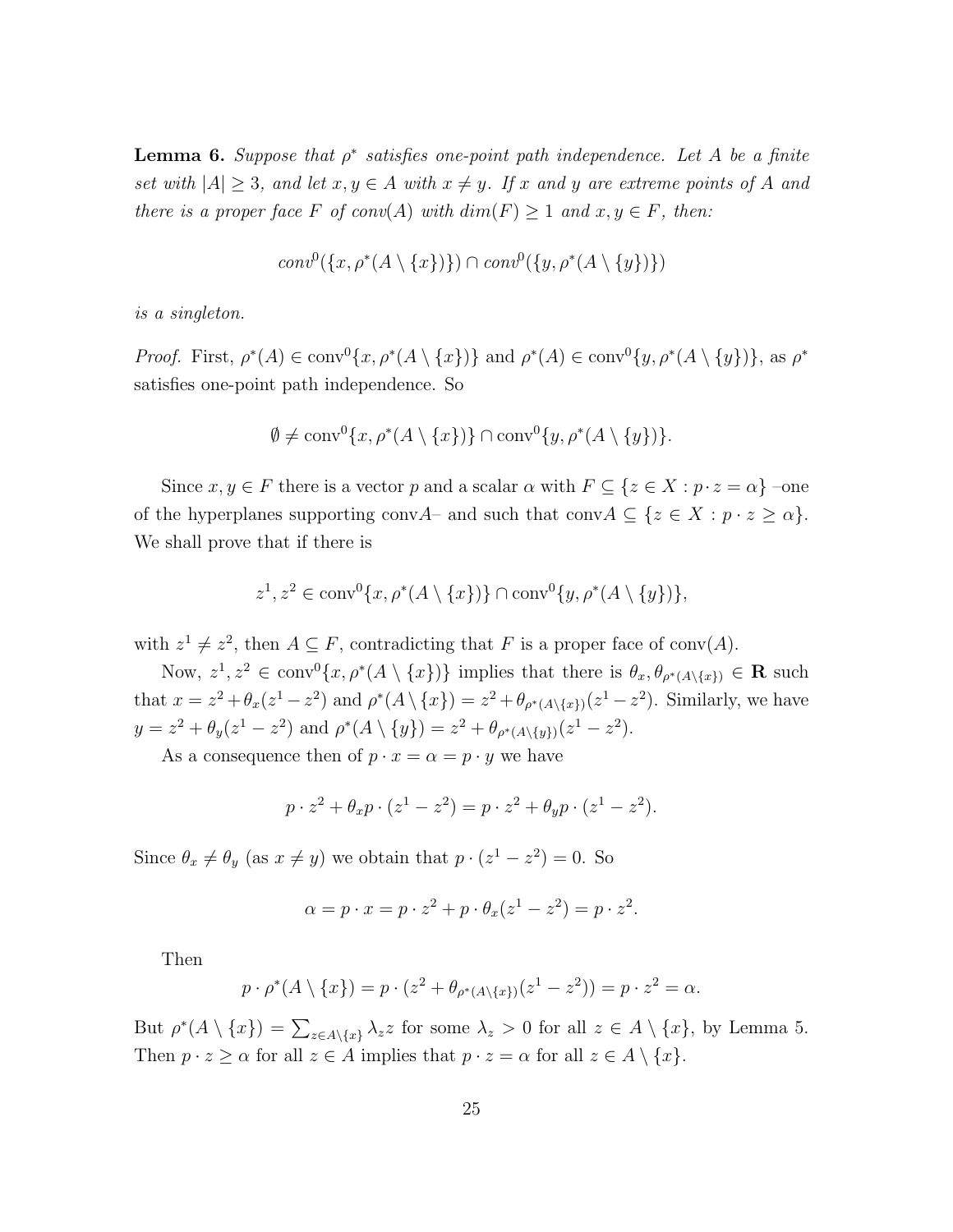This means that  $A \subseteq F$ , contradicting that F is a proper face of convA.

The proof of sufficiency proceeds by first constructing a stochastic choice  $\rho$ , then arguing that it is a Luce rule that rationalizes  $\rho^*$ . In Step 1, we define  $\rho(A)$  for A with  $|A| = 2$ . In Step 2, we define  $\rho(A)$  for A with  $|A| = 3$ . In Step 3 and 4, we define  $\rho$  on all of A by constructing a continuous Luce rule, and using this rule to define  $\rho$ . The average choice defined from the Luce rule must be path independent, so Lemma 6 is used to show that the average choice from the constructed Luce rule coincides with  $\rho^*$ .

Step 1: Let  $x, y \in X$ ,  $x \neq y$ . Since  $\rho^*(\{x, y\})$  is in the relative interior of  $\{x, y\}$ (Lemma 5) there is a unique  $\theta \in (0,1)$  with  $\rho^*(\{x,y\}) = \theta x + (1-\theta)y$ . Define  $\rho(x, \{x, y\}) = \theta$  and  $\rho(y, \{x, y\}) = 1 - \theta$ .

Moreover, by Continuity of  $\rho^*$ , we have

$$
\rho(x_n, \{x_n, y\}) \to \rho(x, \{x, y\}), \rho(y, \{x_n, y\}) \to \rho(y, \{x, y\}) \text{ as } x_n \to x. \tag{2}
$$

Thus we have defined  $\rho(A)$  for A with  $|A| = 2$ , and established that  $\rho$  satisfies (2). **Step 2**: Now turn to A with  $|A| = 3$ . Let  $A = \{x, y, z\}$ .

**Case 1:** Consider the case when the vectors x, y and z are affinely independent. Such collections of three vectors exist because  $n \geq 2$ . Then there are unique  $\rho(x, A)$  $\rho(y, A)$  and  $\rho(z, A)$  (non-negative and adding up to 1) such that  $\rho^*(A) = x\rho(x, A) +$  $y \rho(y, A) + z \rho(z, A)$ . Since  $\rho^*(A)$  is in the relative interior of conv(A) (Lemma 5) in fact,  $\rho(x, A), \rho(y, A), \rho(z, A) > 0.$ 

By one-point path independence, there is  $\theta \in (0,1)$  such that

$$
\rho^*(A) = \theta z + (1 - \theta)\rho^*(A \setminus \{z\}) = \theta z + (1 - \theta)[x\rho(x, \{x, y\}) + y\rho(y, \{x, y\})].
$$

The vectors x, y and z are affinely independent, so the weights  $\rho(x, A)$ ,  $\rho(y, A)$  and  $\rho(z, A)$  are unique. This implies that  $\rho(x, A) = (1 - \theta)\rho(x, \{x, y\})$  and  $\rho(y, A) =$  $(1 - \theta)\rho(y, \{x, y\})$ . Hence

$$
\frac{\rho(x,A)}{\rho(y,A)} = \frac{\rho(x,\{x,y\})}{\rho(y,\{x,y\})}.
$$
\n(3)

In the same way, we can show  $\frac{\rho(z,A)}{\rho(y,A)} = \frac{\rho(z,\{z,y\})}{\rho(y,\{z,y\})}$  $\frac{\rho(z,\{z,y\})}{\rho(y,\{z,y\})}.$ 

**Case 2:** Consider now the case when the vectors x, y and z are not affinely indepen-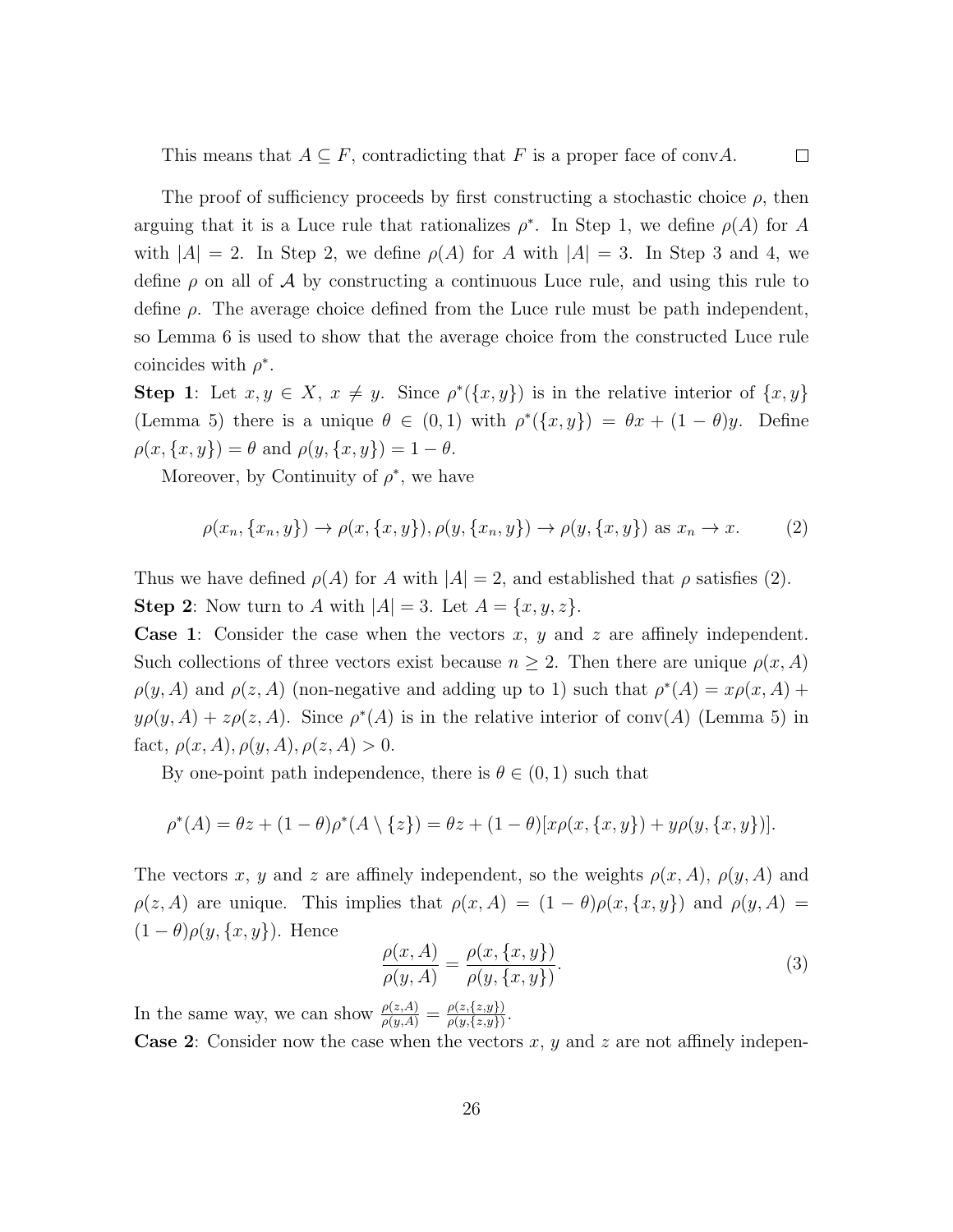dent. Choose a sequence  $\{z_n\}$  such that

- a) x, y and  $z_n$  are affinely independent for all n,
- b)  $z = \lim_{n \to \infty} z_n$
- c) and  $\rho({x, y, z_n})$  converges.

To see that it is possible to choose such a sequence, note that  $x, y$  and  $z_n$  are affinely independent if and only if  $x - z_n$  and  $y - z_n$  are not collinear. Now  $x - z$  and  $y - z$  are collinear, so there is  $\theta \in \mathbf{R}$  with  $x - z = \theta(y - z)$ . For each n the ball with center z and radius  $1/n$  has full dimension, so the intersection of this ball with the complement in X of the line passing through x and z (which is also the line passing through y and z) is nonempty. By choosing  $z_n$  in this ball, but outside of the line passing through x and z, we obtain a sequence that converges to z. Then we have that

$$
\frac{(x-z_n)_i}{(y-z_n)_i} = \frac{\theta(y-z)_i + (z-z_n)_i}{(y-z)_i + (z-z_n)_i} = \frac{\theta + \frac{(z-z_n)_i}{(y-z)_i}}{1 + \frac{(z-z_n)_i}{(y-z)_i}},
$$

a ratio that is not a constant function of i, as  $z_n$  is not on the line passing through y and z. Finally, by going to a subsequence if necessary, we can ensure that condition c) holds because the simplex is compact.<sup>9</sup> Define  $\rho({x, y, z})$  to be the limit of  $\rho({x, y, z_n})$ .

In Case 1, we have shown that Equation (3) hold for sets of three affinely independent vectors. So  $\rho(x, \{x, y, z_n\})/\rho(y, \{x, y, z_n\}) = \rho(x, \{x, y\})/\rho(y, \{x, y\})$  for all n. Hence,  $\rho(x, A)/\rho(y, A) = \rho(x, \{x, y\})/\rho(y, \{x, y\})$ . In particular, this means that  $\rho(x, A), \rho(y, A) \in (0, 1),$  as  $\rho(x, \{x, y\}), \rho(y, \{x, y\}) \in (0, 1).$ 

Again, the fact that Equation (3) hold for sets of three affinely independent vectors implies:

$$
\frac{\rho(z_n, \{x, y, z_n\})}{\rho(y, \{x, y, z_n\})} = \frac{\rho(z_n, \{z_n, y\})}{\rho(y, \{z_n, y\})}.
$$

Remember by c),  $\frac{\rho(z_n,\{x,y,z_n\})}{\rho(y,\{x,y,z_n\})} \to \frac{\rho(z,A)}{\rho(y,A)}$ ; by (2),  $\rho$  and  $\frac{\rho(z_n,\{z_n,y\})}{\rho(y,\{z_n,y\})} \to \frac{\rho(z,\{z,y\})}{\rho(y,\{z,y\})}$  as  $n \to \infty$ . Then  $\ell = 4$ )  $\mathcal{L}_{\text{z}}$  ( $\mathcal{L}_{\text{z}}$  y)) .

$$
\frac{\rho(z, A)}{\rho(y, A)} = \frac{\rho(z, \{z, y\})}{\rho(y, \{z, y\})}
$$

In particular,  $\rho(z, A) \in (0, 1)$  because  $\rho(z, \{z, y\}) \in (0, 1)$ .

<sup>&</sup>lt;sup>9</sup>For all *n*,  $\rho(\{x, y, z_n\}) \in \{(a, b, c) \in \mathbb{R}^3 | a, b, c \ge 0 \text{ and } a + b + c = 1\}$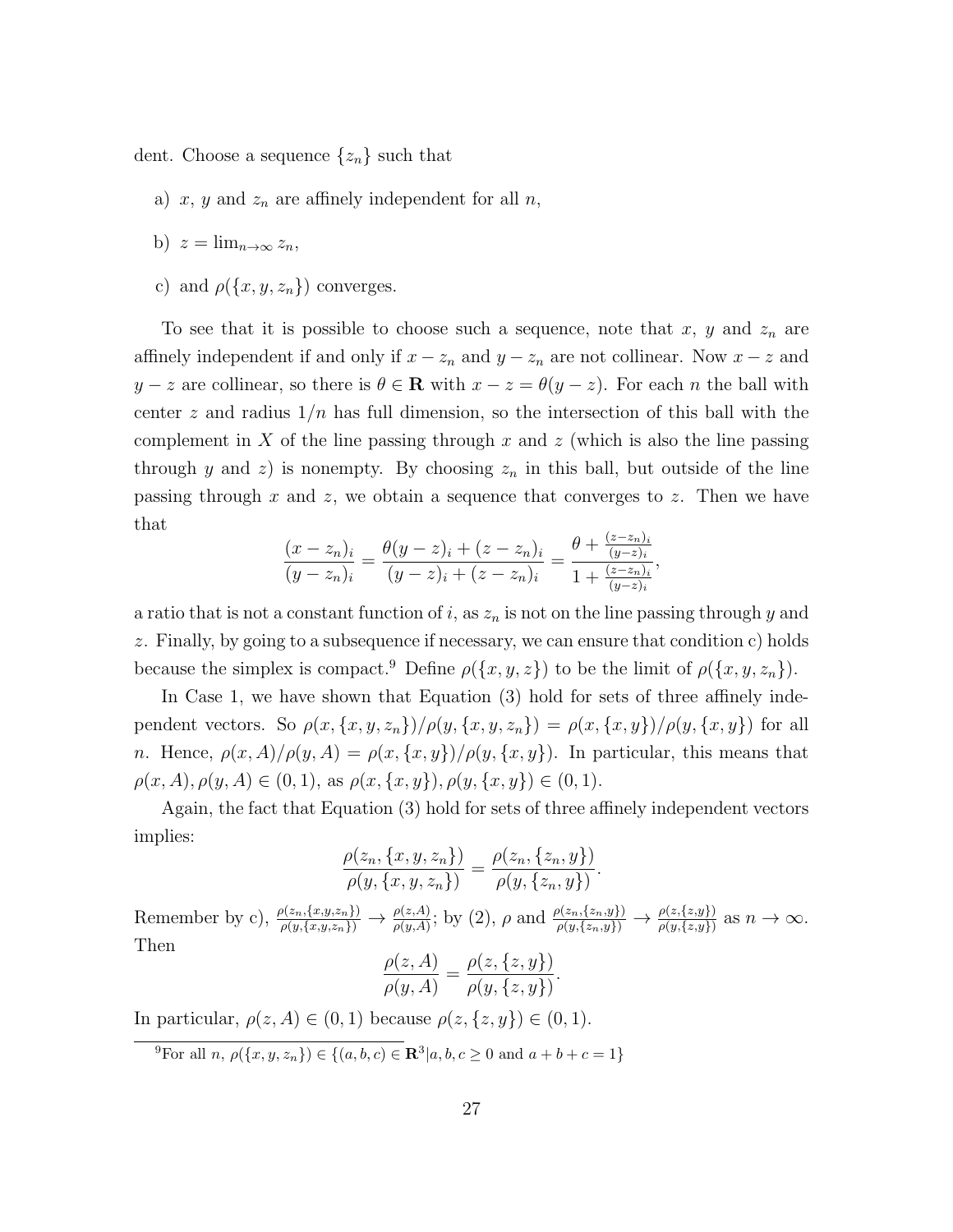Thus we have established that, for any three distinct vectors  $x, y, z \in X$  (affinely independent or not), Equation (3) holds with  $A = \{x, y, z\}.$ 

**Step 3:** Now we turn to the definition of  $\rho$  on A. The definition proceeds by induction. We use (3) to define a utility function  $u: X \to \mathbf{R}_{++}$  and a Luce rule. Then we show by induction, and using Lemma 6, that  $\rho$  rationalizes  $\rho^*$ .

Fix  $y_0 \in X$ . Let  $u(y_0) = 1$ . For all  $x \in X$ , let  $u(x) = \frac{\rho(x,\{x,y_0\})}{\rho(y_0,\{x,y_0\})}$ . Note that u is a continuous function, as  $x \mapsto (\rho(x, \{x, y_0\}), \rho(y_0, \{x, y_0\}))$  is continuous, and that  $u > 0$ . By Equation (3), we obtain

$$
\frac{u(x)}{u(y)} = \frac{\rho(x,\{x,y_0\})}{\rho(y_0,\{x,y_0\})} \frac{\rho(y_0,\{y,y_0\})}{\rho(y,\{y,y_0\})} = \frac{\rho(x,\{x,y\})}{\rho(y,\{x,y\})} = \frac{\rho(x,\{x,y,z\})}{\rho(y,\{x,y,z\})},
$$

for all  $x, y, z \in X$ .

Let  $\rho_u(A)$  be the Luce rule defined by u: for all  $x \in A \in \mathcal{A}$ 

$$
\rho_u(x, A) = \frac{u(x)}{\sum_{y \in A} u(y)}.
$$

This definition of  $\rho_u$  coincides with the definition of  $\rho$  we have given for A with  $|A| \leq 3$  because

$$
\frac{\rho_u(x,\{x,y\})}{\rho_u(y,\{x,y\})} = \frac{u(x)}{u(y)} = \frac{\rho(x,\{x,y\})}{\rho(y,\{x,y\})} \text{ and } \frac{\rho_u(x,\{x,y,z\})}{\rho_u(y,\{x,y,z\})} = \frac{u(x)}{u(y)} = \frac{\rho(x,\{x,y,z\})}{\rho(y,\{x,y,z\})}
$$

for all  $x, y, z \in X$ . So we simply write  $\rho$  instead of  $\rho_u$ .

Note also that, by definition of  $\rho$ ,

$$
\rho^*(\{x, y\}) = x\rho(x, \{x, y\}) + y\rho(y, \{x, y\})
$$
  
and 
$$
\rho^*(\{x, y, z\}) = x\rho(x, \{x, y, z\}) + y\rho(y, \{x, y, z\}) + z\rho(z, \{x, y, z\})
$$
 (4)

for all  $x, y, z \in X$ . This establishes the desired result for A with  $|A| \leq 3$ . Step 4: Let

$$
\bar{\rho}(A) = \sum_{x \in A} x \rho_u(x, A).
$$

We shall prove that  $\bar{\rho}(A) = \rho^*(A)$  for all  $A \in \mathcal{A}$ , which finishes the proof of the theorem.

The proof proceeds by induction on the size of A. We have established (see Equa-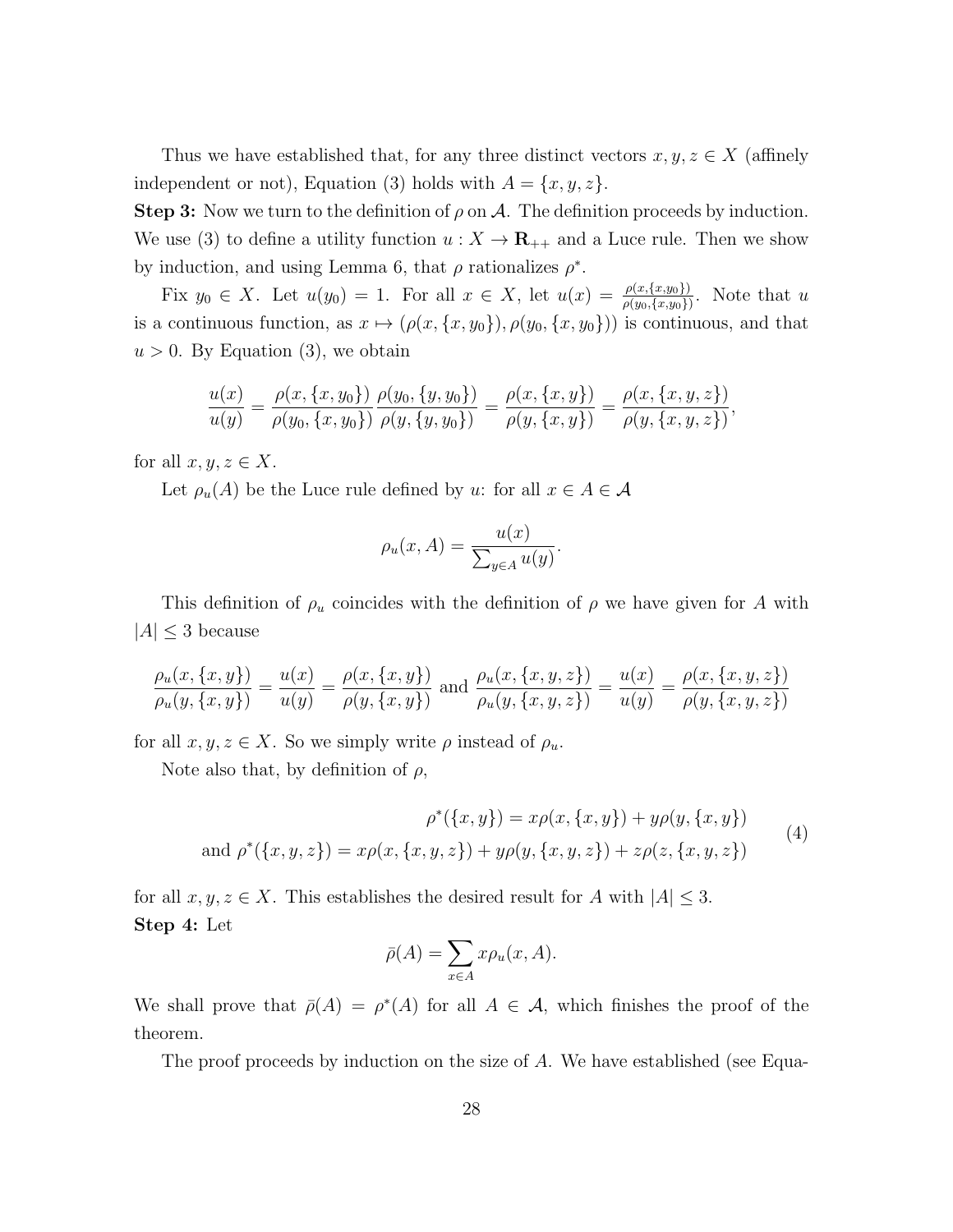tion (4)) that  $\bar{\rho}(A) = \rho^*(A)$  for  $|A| \leq 3$ . Suppose then that  $\bar{\rho}(A) = \rho^*(A)$  for all  $A \in \mathcal{A}$  with  $|A| \leq k$ . Let  $A \in \mathcal{A}$  with  $|A| = k + 1$ . We shall prove that  $\bar{\rho}(A) = \rho^*(A)$ . **Case 1:** Suppose first that  $dim(conv A) \geq 2$ . Then by Corollary 2.4.8 in Schneider (2013) there is a proper face F of conv(A) with dimension  $\geq 1$ . Let  $x, y \in A$  be two distinct extreme points of conv(A), such that  $x, y \in F$ . Such x and y exist because F has dimension at least 1. Note that  $\bar{p}(A \setminus \{x\}) = \rho^*(A \setminus \{x\})$ , we have  $\bar{\rho}(A \setminus \{y\}) = \rho^*(A \setminus \{y\})$  by the inductive hypothesis. So the intersections

$$
\text{conv}^{0}(\lbrace x, \bar{\rho}(A \setminus \lbrace x \rbrace) \rbrace) \cap \text{conv}^{0}(\lbrace y, \bar{\rho}(A \setminus \lbrace y \rbrace) \rbrace)
$$
  
= 
$$
\text{conv}^{0}(\lbrace x, \rho^{*}(A \setminus \lbrace x \rbrace) \rbrace) \cap \text{conv}^{0}(\lbrace y, \rho^{*}(A \setminus \lbrace y \rbrace) \rbrace)
$$
(5)

coincide. Lemma 6 implies that the intersection in (6) is a singleton.

By Lemma 4,  $\bar{\rho}$  satisfies partial path independence. Since  $\bar{\rho}$  and  $\rho^*$  both satisfy partial path independence on  $A \in \mathcal{A}$ ,

$$
\bar{\rho}(A) \in \text{conv}^0(\{x, \bar{\rho}(A \setminus \{x\})\}) \cap \text{conv}^0(\{y, \bar{\rho}(A \setminus \{y\})\})
$$
(6)

and

$$
\rho^*(A) \in \text{conv}^0(\{x, \rho^*(A \setminus \{x\})\}) \cap \text{conv}^0(\{y, \rho^*(A \setminus \{y\})\}).\tag{7}
$$

Therefore, by (5), (6), and (7), we have  $\bar{\rho}(A) = \rho^*(A)$ .

**Case 2:** Consider the case when  $dim(A) = 1$ . Let  $z \in A$  be an extreme point of convA. Let  $\{z_n\}$  be a sequence with  $z_n \to z$ , such that  $A \setminus \{z\} \cup \{z_n\}$  has dimension  $\geq 2$ . This is possible because X has dimension larger than 3. The we obtain that  $\bar{\rho}(A) = \rho^*(A)$  by continuity of  $\rho^*$  and  $\bar{\rho}$ .

Finally, we prove Remark ??. Let  $\rho^*$  be a continuous Luce rationalizable with  $u \in \mathbb{R}_{++}^X$  and  $v \in \mathbb{R}_{++}^X$ . Fix an element  $x \in X$ . Normalize u and v by  $u(x) = 1 = v(x)$ . Suppose by way of contradiction that  $u \neq v$ . This means that  $u(y) \neq v(y)$  for some  $y \in X$ . Then,

$$
\frac{x + u(y)y}{1 + u(y)} = \rho^*(\{x, y\}) = \frac{x + v(y)y}{1 + v(y)}.
$$

This implies that  $(x + u(y)y)(1 + v(y)) = (x + v(y)y)(1 + u(y))$ , equivalently  $(x$  $y)(u(y) - v(y)) = 0$ , which is a contradiction.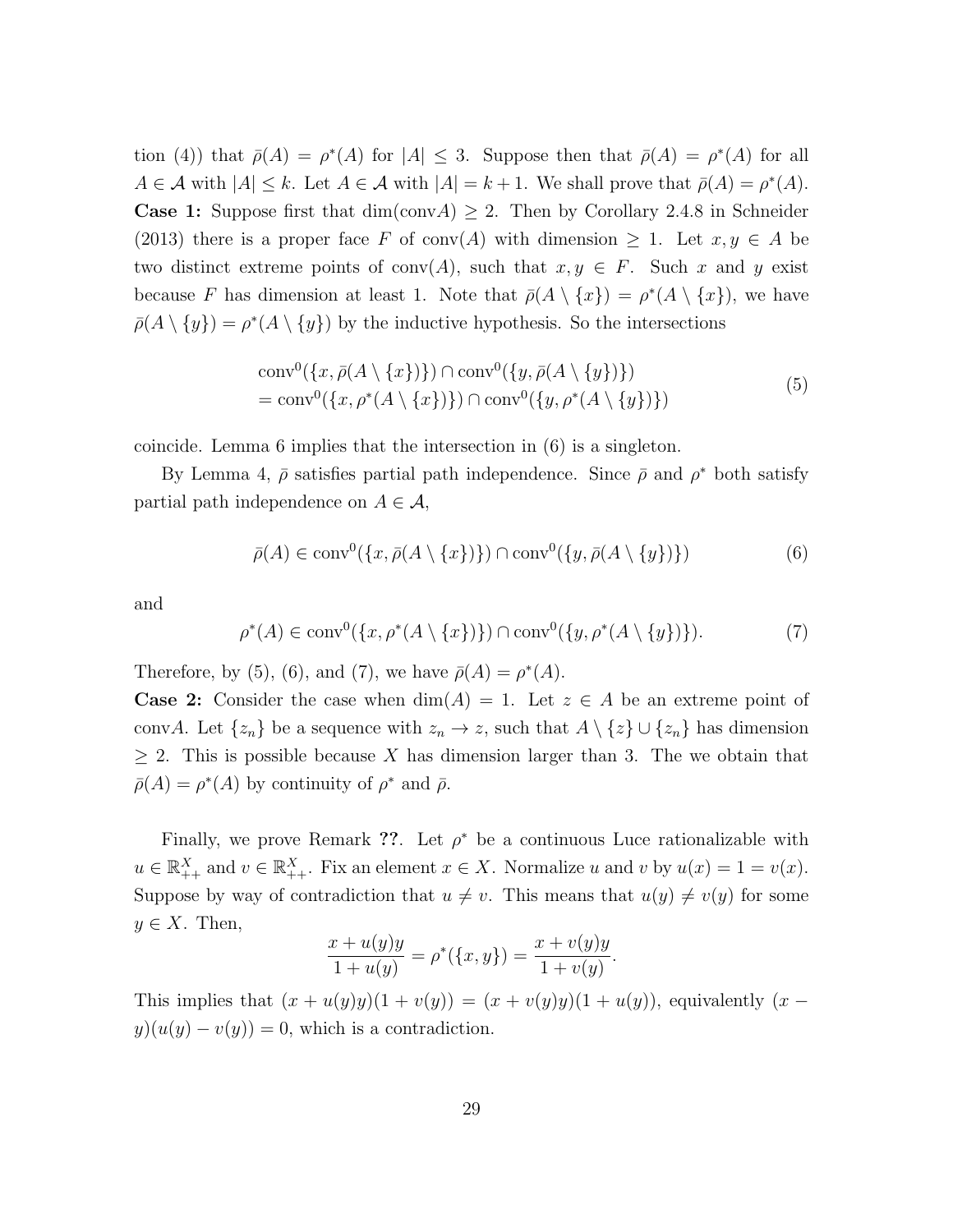## 6. Proof of Theorem 2

**Lemma 7.** If  $\rho^*$  is continuous linear Luce rationalizable, then it satisfies independence.

*Proof.* Let  $\rho^*$  be continuous linear Luce rationalizable, with  $u(x) = f(v \cdot x)$ . We check that it satisfies independence. Note first that:

$$
\rho^*(\{\lambda x + (1 - \lambda)z, \lambda y + (1 - \lambda)z\}) = \mu(\lambda x + (1 - \lambda)z) + (1 - \mu)(\lambda y + (1 - \lambda)z)
$$
  
=  $\lambda(\mu x + (1 - \mu)y) + (1 - \lambda)z$ ,

where

$$
\mu = \frac{f(v \cdot (\lambda x + (1 - \lambda)z))}{f(v \cdot (\lambda x + (1 - \lambda)z)) + f(v \cdot (\lambda y + (1 - \lambda)z))}.
$$

Suppose first that  $u(x) = u(y)$ . Then  $v \cdot x = v \cdot y$ , as f is monotone increasing. Then  $f(v \cdot (\lambda x + (1 - \lambda)z)) = f(v \cdot (\lambda y + (1 - \lambda)z))$ . This means that  $\mu = 1/2$ . So  $\mu x + (1 - \mu)y = \rho^*({x, y}),$  because  $u(x) = u(y)$  implies that  $\rho^*({x, y}) = \frac{1}{2}x + \frac{1}{2}$  $rac{1}{2}y$ .  $\Box$ 

Let  $\rho^*$  be continuous Luce rationalizable with utility function u. Write  $x \sim y$  when  $u(x) = u(y).$ 

**Lemma 8.** If  $\rho^*$  satisfies independence then it satisfies the following property:

$$
x \sim y \text{ iff } \forall \lambda \in \mathbf{R} \forall z \in X[\lambda x + (1 - \lambda)z, \lambda y + (1 - \lambda)z \in X \Rightarrow \lambda x + (1 - \lambda)z \sim \lambda y + (1 - \lambda)z]
$$

*Proof.* Let  $x \sim y$ ,  $\lambda \in \mathbf{R}$  and  $z \in X$ . Let  $\mu$  be such that

$$
\rho^*(\{\lambda x + (1 - \lambda)z, \lambda y + (1 - \lambda)z\}) = \mu(\lambda x + (1 - \lambda)z) + (1 - \mu)(\lambda y + (1 - \lambda)z)
$$
  
=  $\lambda(\mu x + (1 - \mu)y) + (1 - \lambda)z$ .

Then independence implies that

$$
\lambda(\mu x + (1 - \mu)y) + (1 - \lambda)z = \rho^*({\lambda x + (1 - \lambda)z, \lambda y + (1 - \lambda)z}) = \lambda \rho^*({x, y}) + (1 - \lambda)z,
$$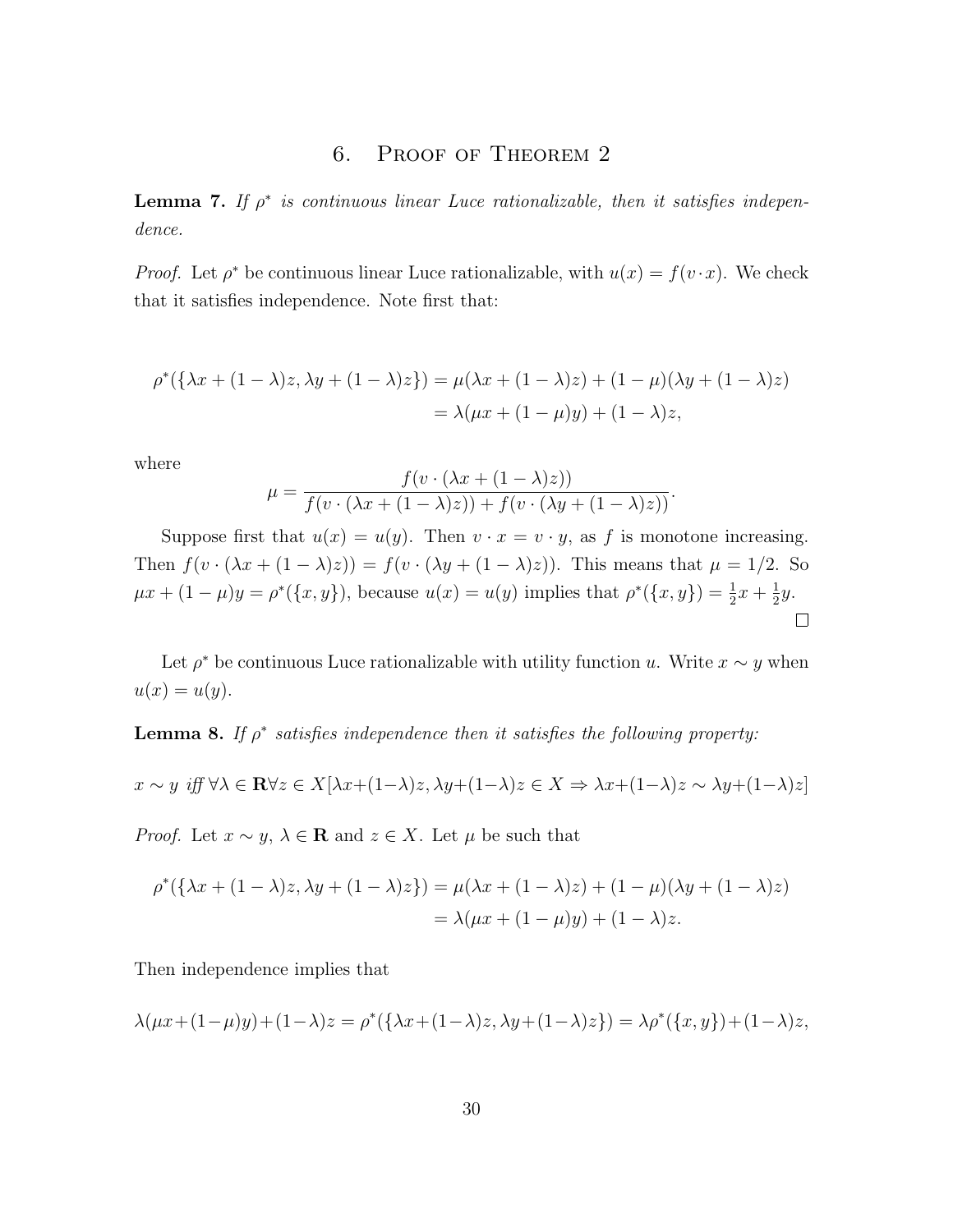and thus  $\mu x + (1 - \mu)y = \rho^*({x, y})$ . Since  $x \sim y$  we must have  $\mu = 1/2$ . Hence

$$
\frac{1}{2} = \frac{u(\lambda x + (1 - \lambda)z)}{u(\lambda x + (1 - \lambda)z) + u(\lambda y + (1 - \lambda)z)}.
$$

Therefore  $\lambda x + (1 - \lambda)z \sim \lambda y + (1 - \lambda)z$ .

Conversely, if  $\lambda x + (1 - \lambda)z \sim \lambda y + (1 - \lambda)z$  for all  $\lambda$  and all z then  $x \sim y$  by continuity of u and the fact that  $\lambda x + (1 - \lambda)z, \lambda y + (1 - \lambda)z \in X$ .  $\Box$ 

The property in Lemma 8 is weaker than the standard von-Neuman Morgenstern independence property (restricted to  $\lambda \in (0,1)$ ). Using Lemma 8, however, we can establish the stronger independence property, as stated in the next lemma. Then the proof of Theorem 2 follows from the expected utility theorem: the preference relation represented by u is a weak order, it satisfies continuity (as u is continuous), and independence.

**Lemma 9.** If  $\rho^*$  is continuous Luce rationalizable, and it satisfies independence, then it satisfies the following property

 $u(x) > u(y)$  iff  $\forall \lambda \in [0, 1] \forall z \in X$   $u(\lambda x + (1 - \lambda)z) > u(\lambda y + (1 - \lambda)z)$ .

Proof. Note that by Lemma 8, independence implies that

$$
x \sim y \text{ iff } x + \theta(z - x) \sim y + \theta(z - y)
$$

for all scalars  $\theta$  and for all z such that  $x + \theta(z - x)$ ,  $y + \theta(z - y) \in X$ .

Suppose towards a contradiction that  $u(x) \ge u(y)$  but that  $u(\lambda x + (1 - \lambda)z)$  $u(\lambda y + (1 - \lambda)z)$ . By continuity of u there is  $\lambda^* < \lambda$  such that  $u(\lambda^* x + (1 - \lambda^*) z) =$  $u(\lambda^* y + (1 - \lambda^*) z).$ 

Let  $\lambda^* x + (1 - \lambda^*) z = x'$ . Then  $x = x' - \frac{1 - \lambda^*}{\lambda^*} (z - x')$ . Similarly,  $y = y' - \frac{1 - \lambda^*}{\lambda^*} (z - y')$ where  $\lambda^* y + (1 - \lambda^*) z = y'$ . Then independence and  $u(x') = u(y')$  implies that  $u(x) =$ u(y). Then  $u(\lambda x + (1 - \lambda)z) < u(\lambda y + (1 - \lambda)z)$  is a violation of independence.  $\Box$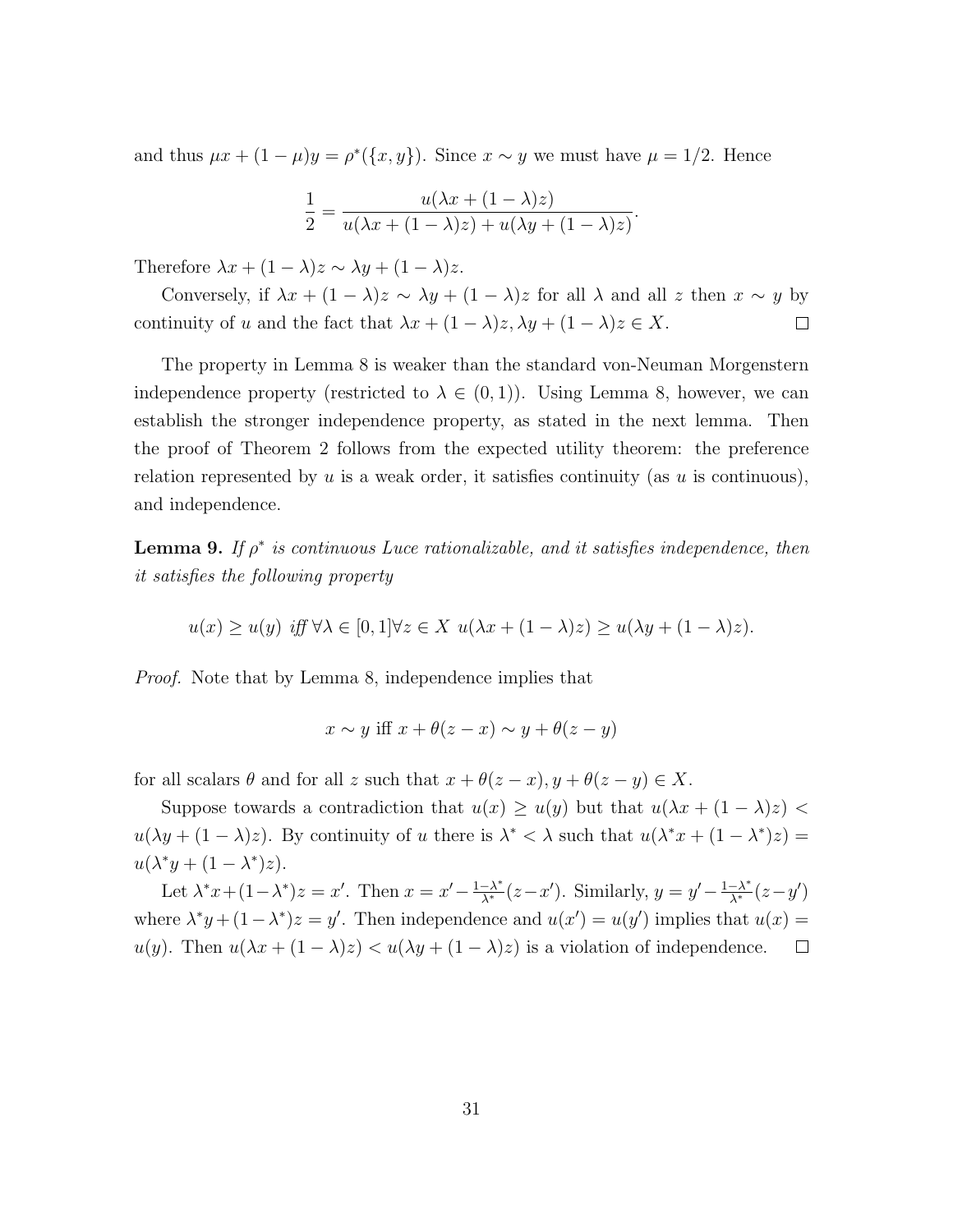## **REFERENCES**

- BILLOT, A., I. GILBOA, D. SAMET, AND D. SCHMEIDLER (2005): "Probabilities as Similarity-Weighted Frequencies," Econometrica, 73, 1125–1136.
- Chambers, C. P. (2008): "Consistent representative democracy," Games and Economic Behavior, 62, 348–363.
- Chambers, C. P. and T. Hayashi (2010): "Bayesian consistent belief selection," Journal of Economic Theory, 145, 432–439.
- Debreu, G. (1960): "Review of R. Duncan Luce, Individual choice behavior: A theoretical analysis," American Economic Review, 50, 186–188.
- DOGAN, S. AND K. YILDIZ (2016): "A preference based extension of the Luce rule." .
- Gul, F., P. Natenzon, and W. Pesendorfer (2014): "Random choice as behavioral optimization," *Econometrica*, 82, 1873–1912.
- GUL, F. AND W. PESENDORFER (2006): "Random expected utility," *Econometrica*, 74, 121–146.
- KALAI, E. AND N. MEGIDDO (1980): "Path independent choices," *Econometrica*, 48, 781–784.
- Luce, R. D. (1959): Individual Choice Behavior a Theoretical Analysis, John Wiley and sons.
- Machina, M. J. and R. P. Parks (1981): "On Path Independent Randomized Choice," Econometrica, 1345–1347.
- MCFADDEN, D. (1974): "Conditional logit analysis of qualitative choice behavior," in Frontiers in econometrics, ed. by P. Zarembka, Academic Press New York, 105.
- PLOTT, C. R. (1973): "Path independence, rationality, and social choice," *Econo*metrica, 41, 1075–1091.